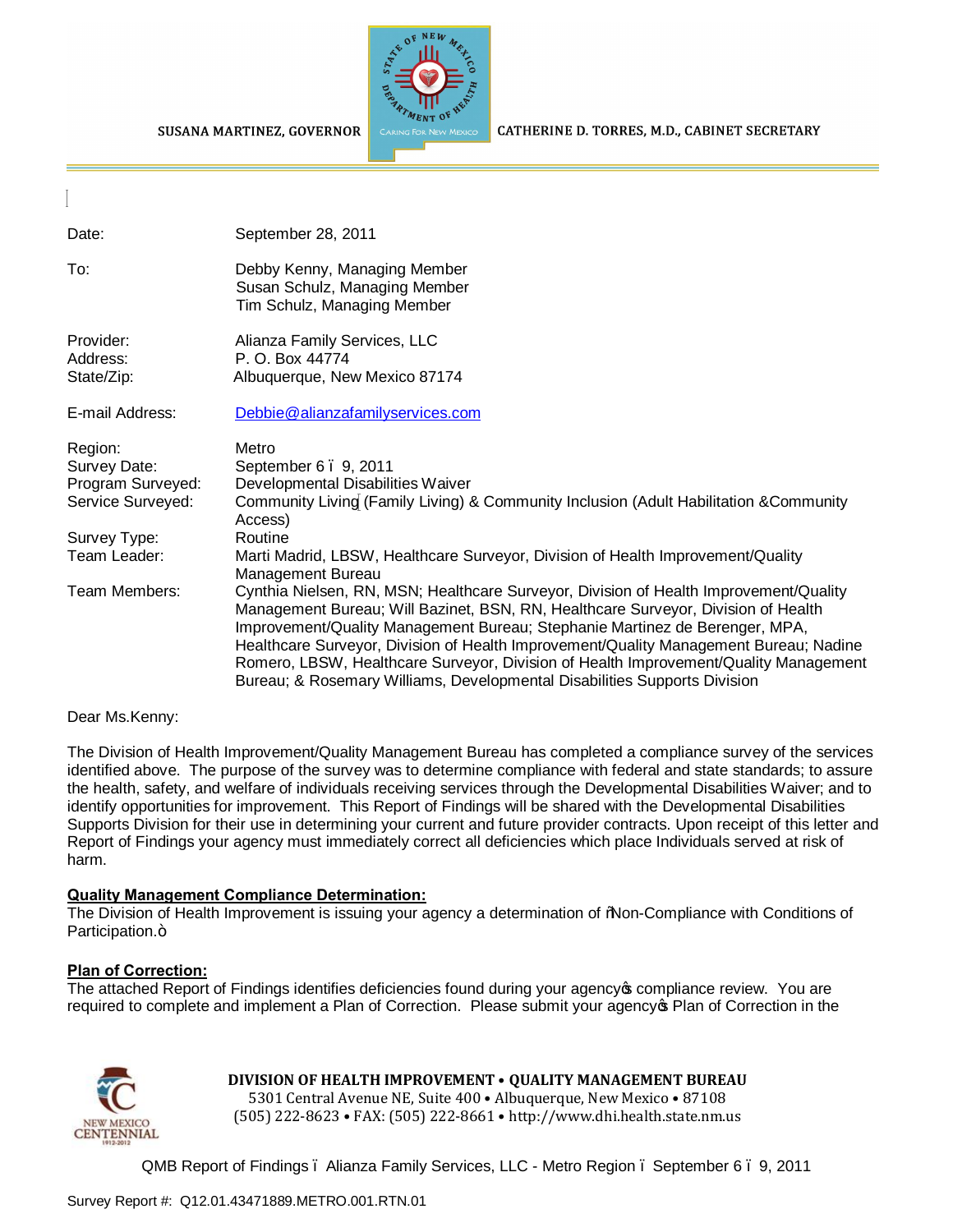space on the two right columns of the Report of Findings. See attachment %+for additional guidance in completing the Plan of Correction. The response is due to the parties below within 10 business days of the receipt of this letter:

### **1. Quality Management Bureau, Attention: Plan of Correction Coordinator 5301 Central Ave. NE Suite 400 Albuquerque, NM 87108**

#### **2. Developmental Disabilities Supports Division Regional Office for region of service surveyed**

Upon notification from QMB that your Plan of Correction has been approved, you must implement all remedies and corrective actions within 45 business days. If your Plan of Correction is denied, you must resubmit a revised plan as soon as possible for approval, as all remedies must still be completed within 45 business days of the receipt of this letter.

Failure to submit, complete or implement your Plan of Correction within the 45 day required time frames may result in the imposition of a \$200 per day Civil Monetary Penalty until it is received, completed and/or implemented.

#### **Request for Informal Reconsideration of Findings (IRF):**

If you disagree with a finding of deficient practice, you have 10 business days upon receipt of this notice to request an IRF. Submit your request for an IRF in writing to:

> QMB Deputy Bureau Chief 5301 Central Ave NE Suite #400 Albuquerque, NM 87108 Attention: IRF request

See Attachment % for additional guidance in completing the request for Informal Reconsideration of Findings. The request for an IRF will not delay the implementation of your Plan of Correction which must be completed within 45 business days. Providers may not appeal the nature or interpretation of the standard or regulation, the team composition or sampling methodology. If the IRF approves the modification or removal of a finding, you will be advised of any changes.

Please call the Plan of Correction Coordinator at 505-222-8647 if you have questions about the Report of Findings or Plan of Correction. Thank you for your cooperation and for the work you perform.

Sincerely,

Marti Madrid, LBSW

Marti Madrid, LBSW Team Lead/Healthcare Surveyor Division of Health Improvement Quality Management Bureau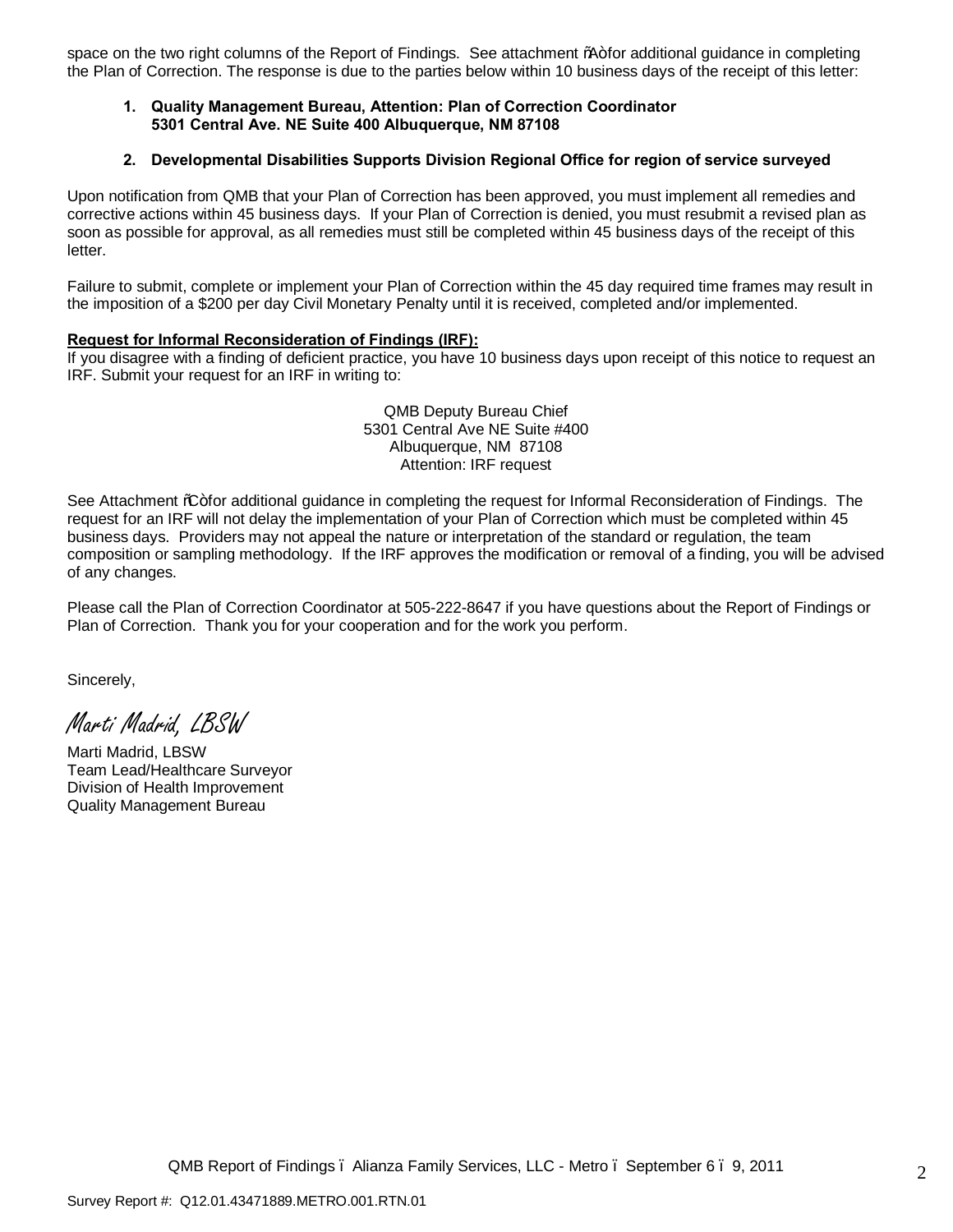### **Survey Process Employed:**

| <b>Survey Process Employed:</b>          |                    |                                                                                                                                                      |
|------------------------------------------|--------------------|------------------------------------------------------------------------------------------------------------------------------------------------------|
| <b>Entrance Conference Date:</b>         | September 6, 2011  |                                                                                                                                                      |
| Present:                                 |                    | <b>Alianza Family Services, LLC</b><br>Debbie Kenny, Managing Member<br>Susan Schulz, Managing Member<br>Tim Schulz, Managing Member                 |
|                                          | <b>DOH/DHI/QMB</b> | Marti Madrid, LBSW, Team Lead/Healthcare Surveyor<br>Cynthia Nielsen, MSN, RN, Healthcare Surveyor<br>William Bazinett, BSN, RN, Healthcare Surveyor |
|                                          |                    | <b>DDSD - Metro Regional Office</b><br>Rosemary Williams, Social and Community Supports                                                              |
| <b>Exit Conference Date:</b>             | September 8, 2011  |                                                                                                                                                      |
| Present:                                 |                    | <b>Alianza Family Services, LLC</b><br>Debbie Kenny, Managing Member<br>Susan Schulz, Managing Member<br>Tim Schulz, Managing Member                 |
|                                          | <b>DOH/DHI/QMB</b> | Marti Madrid, Team Lead/Healthcare Surveyor<br>Cynthia Nielsen, MSN, RN, Healthcare Surveyor                                                         |
|                                          |                    | <b>DDSD - Metro Regional Office</b><br>Rosemary Williams, Social and Community Supports                                                              |
| <b>Total Homes Visited</b>               | Number:            | 12                                                                                                                                                   |
| ❖ Family Homes Visited                   | Number:            | 12                                                                                                                                                   |
| <b>Administrative Locations Visited</b>  | Number:            | 1                                                                                                                                                    |
| <b>Total Sample Size</b>                 | Number:            | 19<br>0 - Jackson Class Members<br>19 - Non- <i>Jackson</i> Class Members<br>16 - Family Living<br>2 - Adult Habilitation<br>7 - Community Access    |
| Persons Served Interviewed               | Number:            | 4                                                                                                                                                    |
| Persons Served Observed                  | Number:            | 15 (9 Individuals did not respond to questions asked<br>by Surveyors & 6 individuals were not available<br>during onsite survey)                     |
| Person Served Records Reviewed           | Number:            | 19                                                                                                                                                   |
| Direct Service Professionals Interviewed | Number:            | 16                                                                                                                                                   |

· Billing Records · Medical Records

Administrative Files Reviewed

Direct Service Professionals Record Review Number: 85

Service Coordinator Record Review Number: 8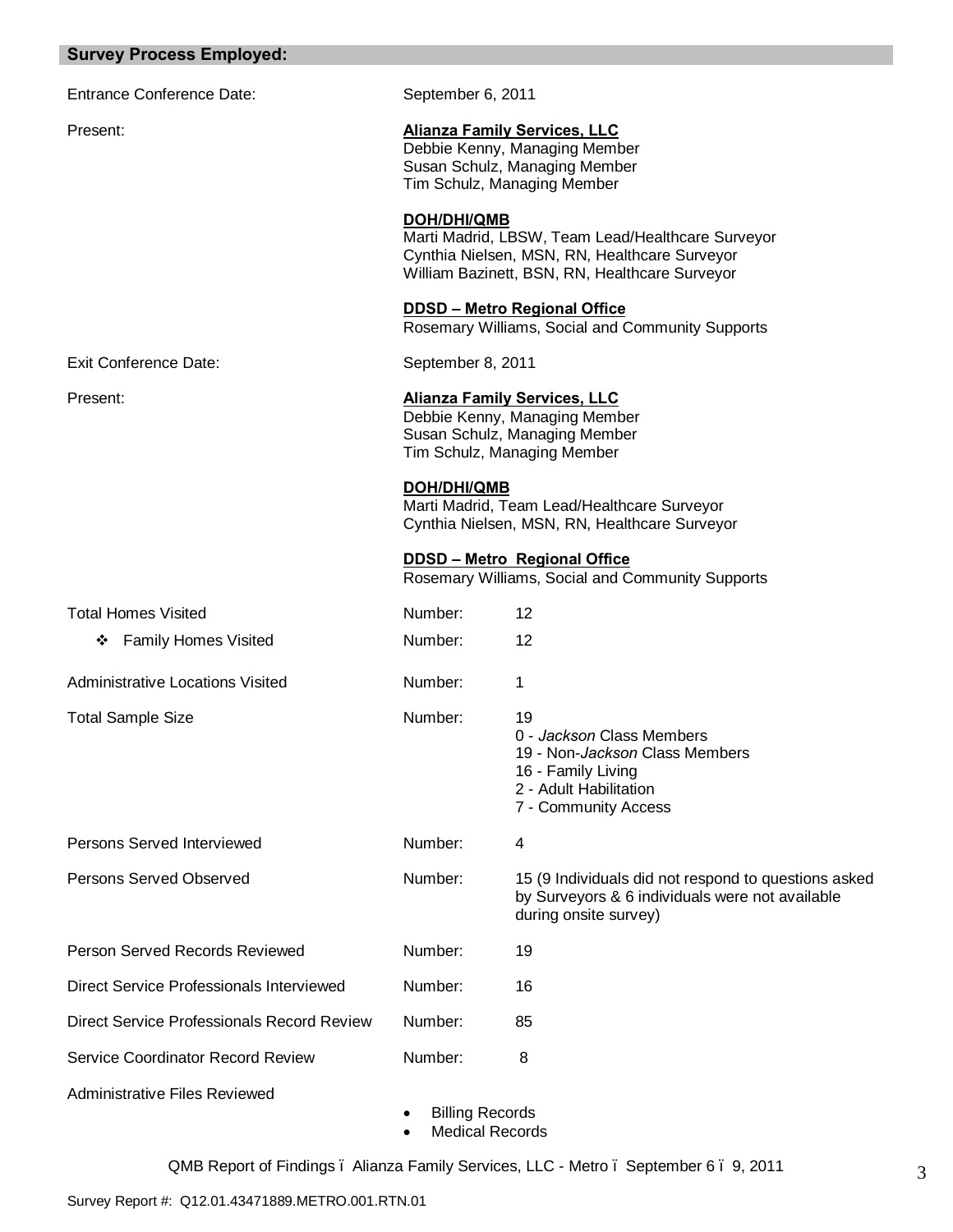- · Incident Management Records
- · Personnel Files
- · Training Records
- · Agency Policy and Procedure
- · Caregiver Criminal History Screening Records
- · Employee Abuse Registry
- · Human Rights Notes and/or Meeting Minutes
- · Evacuation Drills
- · Quality Assurance / Improvement Plan
- CC: Distribution List: DOH Division of Health Improvement
	- DOH Developmental Disabilities Supports Division
	- DOH Office of Internal Audit
	- HSD Medical Assistance Division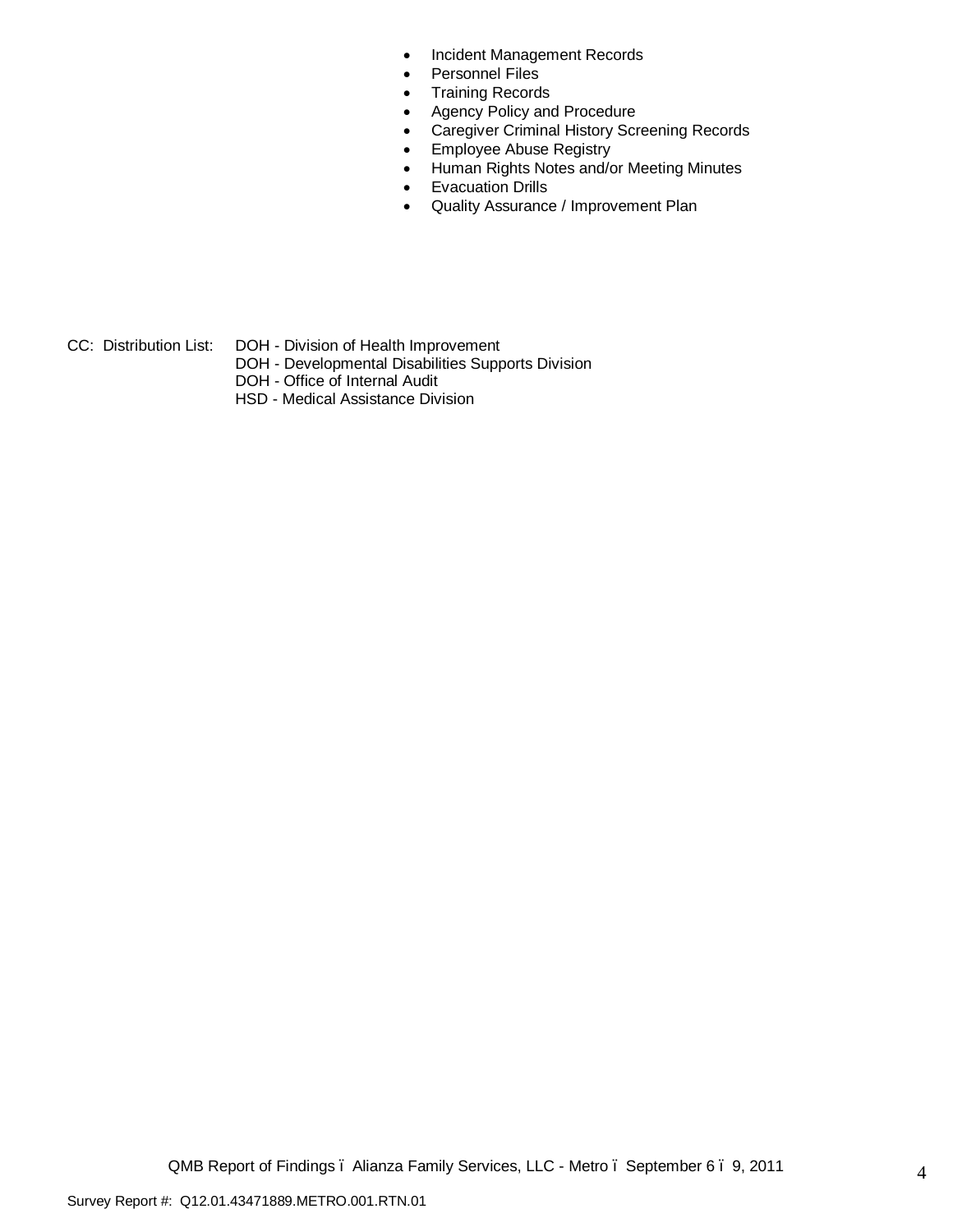## **Attachment A**

# **Provider Instructions for Completing the QMB Plan of Correction (POC) Process**

## *Introduction:*

After a QMB Compliance Review, your QMB Report of Findings will be sent to you via US mail.

Each provider must develop and implement a Plan of Correction (POC) that identifies specific quality assurance and quality improvement activities the agency will implement to correct deficiencies and prevent continued non compliance.

Agencies must submit their Plan of Correction within 10 business days from the date you receive the QMB Report of Findings. (Providers who do not submit a POC within 10 days will be referred to the Internal Review Committee [IRC] for sanctions).

If you have questions about the Plan of Correction process, call the QMB Plan of Correction Coordinator at 505-222-8647 or email at George.Perrault@state.nm.us. Requests for technical assistance must be requested through your DDSD Regional Office.

If you wish to dispute a finding on the official Report of Findings, you must file an Informal Reconsideration of Findings (IRF) request within ten (10) days of receiving your report. The POC process cannot resolve disputes regarding findings. Please note that you must still submit a POC for findings that are in question (see Attachment  $\mathcal{L}$ ).

## *Instructions for Completing Agency POC:*

## *Required Content*

Your Plan of Correction should provide a step-by-step description of the methods to correct each deficient practice to prevent recurrence and information that ensures the regulation cited is in compliance. The remedies noted in your POC are expected to be added to your Agency of required, annual Quality Assurance Plan. (see page 3, DDW standards, effective; April 1, 2007, Chapter 1, Section I Continuous Quality Management System)

If a deficiency has already been corrected, the plan should state how it was corrected, the completion date (date the correction was accomplished), and how possible recurrence of the deficiency will be prevented.

The Plan of Correction you submit needs to address *each deficiency* in the two right hand columns with:

- 1. How the corrective action will be accomplished for all cited deficiencies in the report of findings;
- 2. How your Agency will identify all other individuals having the potential to be affected by the same deficient practice;
- 3. What measures will be put into place or what systemic changes will be made to ensure that the deficient practice will not reoccur and corrective action is sustained;
- 4. How your Agency plans to monitor corrective actions utilizing its continuous Quality Assurance/Quality Improvement Plan to assure solutions in the plan of correction are achieved and sustained, including (if appropriate):
	- · Details about how and when Consumer, Personnel and Residential files are audited by Agency personnel to ensure they contain required documents;
	- · Information about how Medication Administration Records are reviewed to verify they contain all required information before they are distributed, as they are being used, and after they are completed;
	- · Your processes for ensuring that all staff are trained in Core Competencies, Incident Reporting, and Individual-Specific service requirements, etc;
	- · How accuracy in Billing documentation is assured;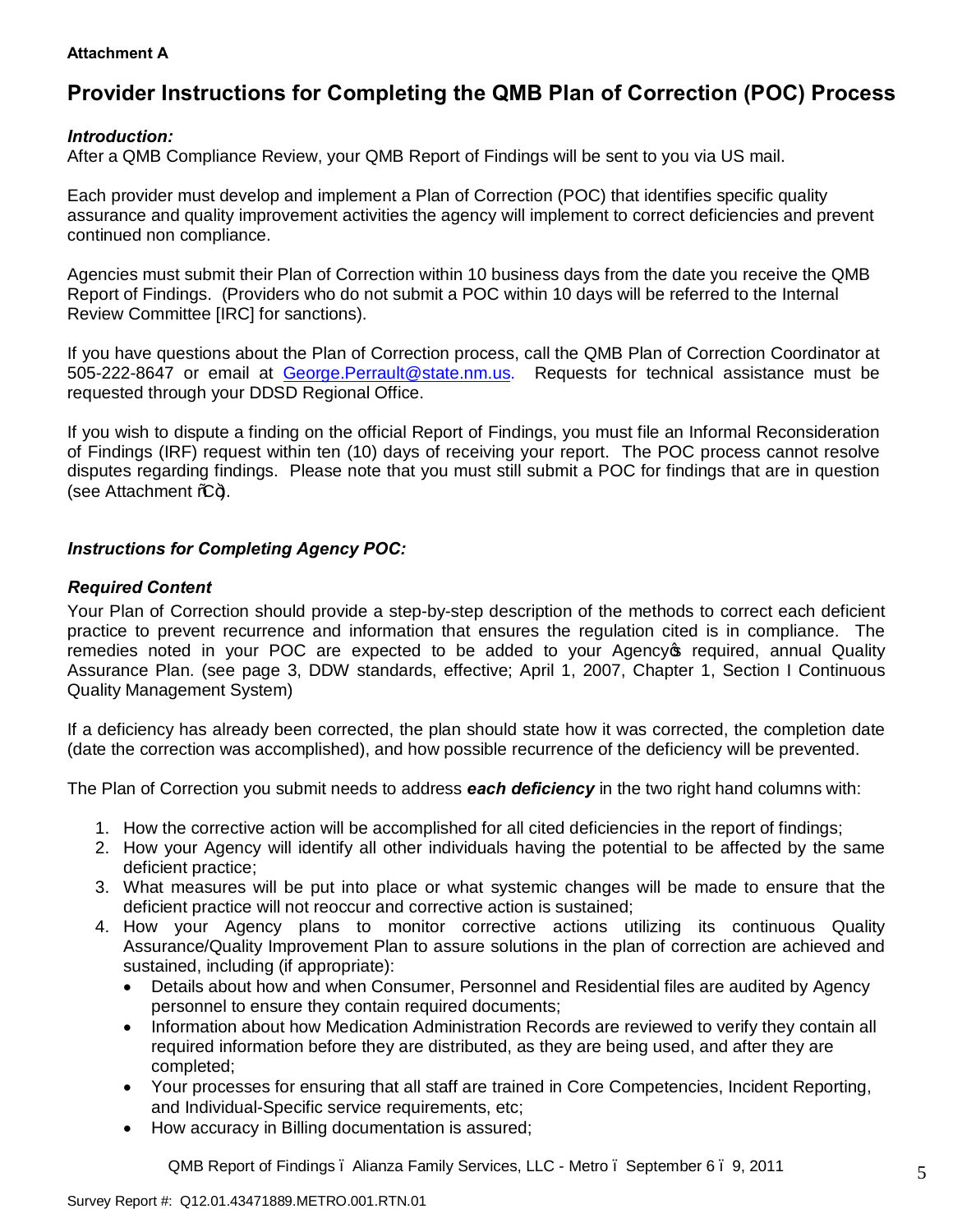- How health, safety is assured;
- · For Case Management Providers, how ISPs are reviewed to verify they meet requirements, how the timeliness of LOC packet submissions and consumer visits are tracked;
- · Your process for gathering, analyzing and responding to Quality data, and
- · Details about Quality Targets in various areas, current status, Root Cause Analyses about why Targets were not met, and remedies implemented.
- 5. The individual's title responsible for the Plan of Correction and completion date.

*Note:* **Instruction or in-service of staff alone may not be a sufficient plan of correction.** This is a good first step toward correction, but additional steps should be taken to ensure the deficiency is corrected and will not recur.

## *Completion Dates*

The plan of correction must include a **completion date** (entered in the far right-hand column). Be sure the date is **realistic** in the amount of time your Agency will need to correct the deficiency; not to exceed 45 days.

Direct care issues should be corrected immediately and monitored appropriately. Some deficiencies may require a staged plan to accomplish total correction. Deficiencies requiring replacement of equipment, etc., may require more time to accomplish correction but should show reasonable time frames.

## *Plan of Correction Submission Requirements*

- 1. Your Plan of Correction must be completed on the official QMB Survey Report of Findings/Plan of Correction Form and received by QMB within ten (10) business days from the date you received the report of findings.
- 2. If you have questions about the POC process, call the POC Coordinator, George Perrault at 505-222- 8647 for assistance.
- 3. For Technical Assistance (TA) in developing or implementing your POC, contact your local DDSD Regional Office.
- 4. Submit your POC to George Perrault, POC Coordinator in any of the following ways:
	- a. Electronically at George.Perrault@state.nm.us
	- b. Faxed to 505-222-8661, or
	- c. Mailed to QMB, 5301 Central Avenue SW, Suite 400, Albuquerque, NM 87108
- 5. Do not send supporting documentation to QMB until after your POC has been approved by QMB.
- 6. QMB will notify you when your POC has been % approve+or % denied.+
	- a. Whether your POC is  $%$  approved, +or  $%$  and  $e$ , +you will have a maximum of 45 business days from the date of receipt of your Report of Findings to correct all survey deficiencies.
	- b. If your POC is % Denied+it must be revised and resubmitted as soon as possible, as the 45 business day limit is in effect.
	- c. If your POC is % Denied + a second time your agency may be referred to the Internal Review Committee.
	- d. You will receive written confirmation that your POC has been approved by QMB and a final deadline for completion of your POC.
- 7. Failure to submit your [POC within 10 days without prio](mailto:George.Perrault@state.nm.us)r approval of an extension by QMB will result in a referral to the Internal Review Committee and the possible implementation of monetary penalties and/or sanctions.
- 8. Revisions, Modifications or Extensions to your Plan of Correction (post QMB approval) must be made in writing and submitted to the Plan of Correction Coordinator at QMB, prior to the due date and are approved on a case-by-case basis. No changes may be made to your POC or the timeframes for implementation without written approval of the POC Coordinator.

## *POC Document Submission Requirements*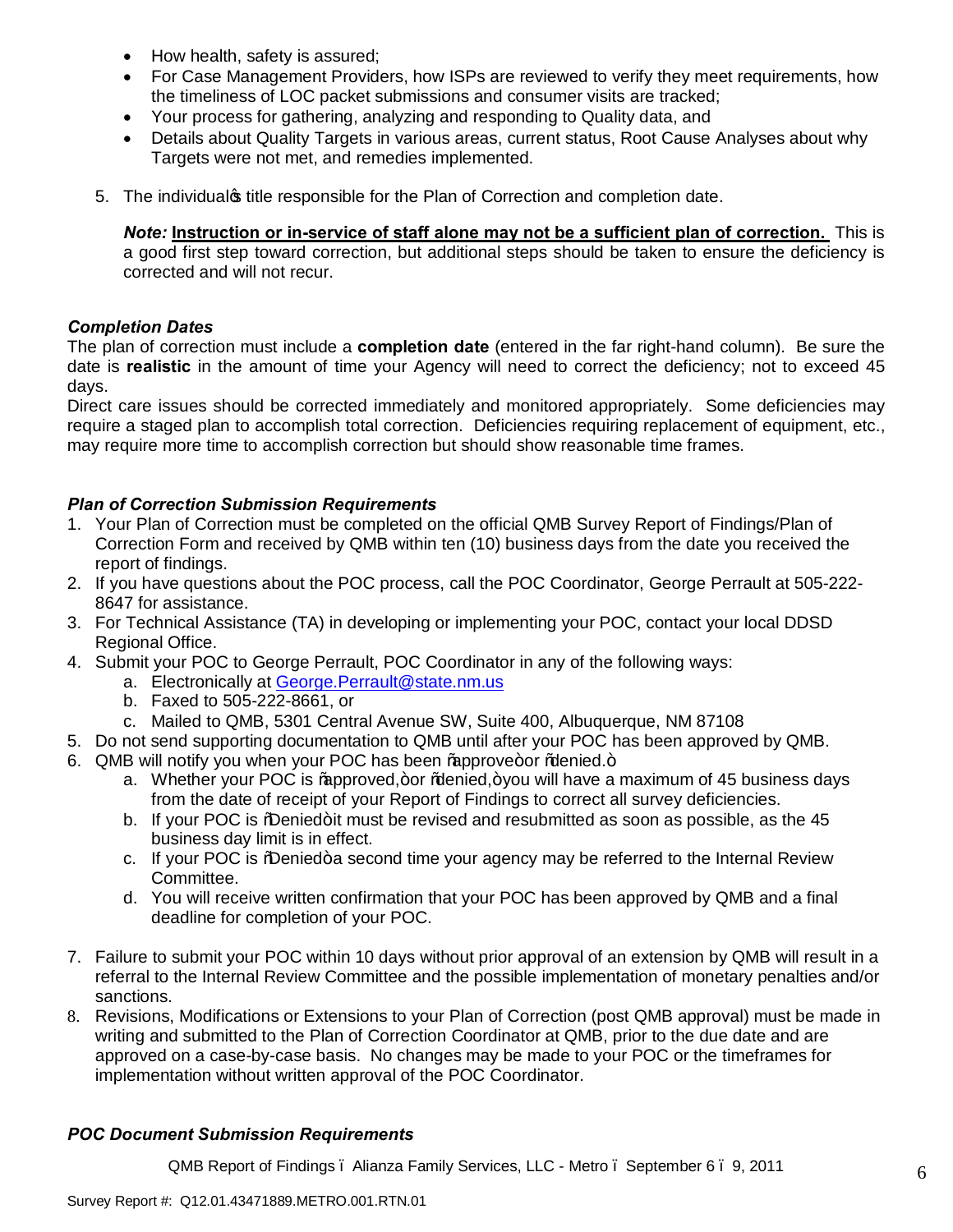Once your POC has been approved by the QMB Plan of Correction Coordinator you must submit copies of documents as evidence that all deficiencies have been corrected, as follows.

- 1. Your internal documents are due within a *maximum* of 45 business days of receipt of your Report of Findings.
- 2. You may submit your documents by postal mail, fax, or electronically on disc or scanned and attached to e-mails.
- 3. All submitted documents *must be annotated*: please be sure the tag numbers and Identification numbers are indicated on each document submitted. Documents which are not annotated with the Tag number and Identification number may not be accepted.
- 4. Do not submit original documents; hard copies or scanned and electronically submitted copies are fine. Originals must be maintained in the agency file(s) per DDSD Standards.
- 5. In lieu of some documents, you may submit copies of file or home audit forms that clearly indicate cited deficiencies have been corrected, other attestations of correction must be approved by the Plan of Correction Coordinator prior to their submission.
- 6. For billing deficiencies, you must submit:
	- a. Evidence of an internal audit of billing documentation for a sample of individuals and timeframes;
	- b. Copies of Woid and adjust+forms submitted to correct all over-billed or unjustified units billed identified during your internal audit.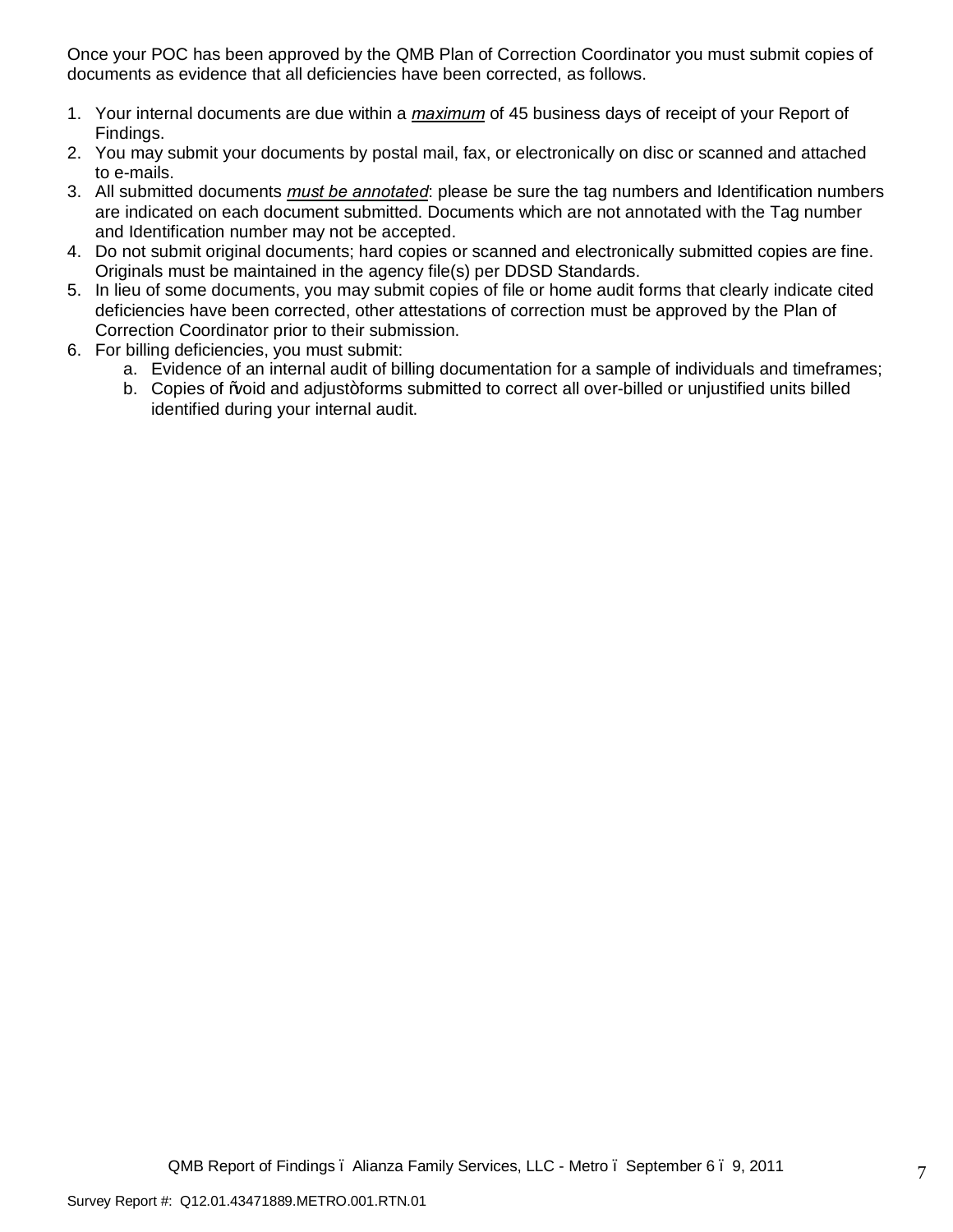Each deficiency in your Report of Findings is scored on a Scope and Severity Scale. The culmination of each deficiency of Scope and Severity is used to determine degree of compliance to standards and regulations and level of QMB Compliance Determination.

|                 |                  |                                                             |                                  | <b>SCOPE</b>                    |                                             |
|-----------------|------------------|-------------------------------------------------------------|----------------------------------|---------------------------------|---------------------------------------------|
|                 |                  |                                                             | <b>Isolated</b><br>$01\% - 15\%$ | <b>Pattern</b><br>$16\% - 79\%$ | <b>Widespread</b><br>$80\% - 100\%$         |
|                 | High Impact      | Immediate Jeopardy to<br>individual health and or<br>safety | J.                               | Κ.                              | L.                                          |
|                 |                  | <b>Actual harm</b>                                          | G.                               | н.                              | I.                                          |
| <b>SEVERITY</b> | Medium<br>Impact | No Actual Harm<br>Potential for more than                   | D.                               | Е.                              | $F.$ (3 or<br>more)                         |
|                 |                  | minimal harm                                                | $D.$ (2 or<br>less)              |                                 | $F.$ (no<br>conditions of<br>participation) |
|                 | Low<br>Impact    | No Actual Harm<br>Minimal potential for<br>harm.            | А.                               | В.                              | C.                                          |

# **Scope and Severity Definitions:**

· Isolated:

A deficiency that is limited to 1% to 15% of the sample, usually impacting few individuals in the sample.

· Pattern:

A deficiency that impacts a number or group of individuals from 16% to 79% of the sample is defined as a pattern finding. Pattern findings suggest the need for system wide corrective actions.

· Widespread:

A deficiency that impacts most or all (80% to 100%) of the individuals in the sample is defined as widespread or pervasive. Widespread findings suggest the need for system wide corrective actions as well as the need to implement a Continuous Quality Improvement process to improve or build infrastructure. Widespread findings could be referred to the Internal Review Committee for review and possible actions or sanctions.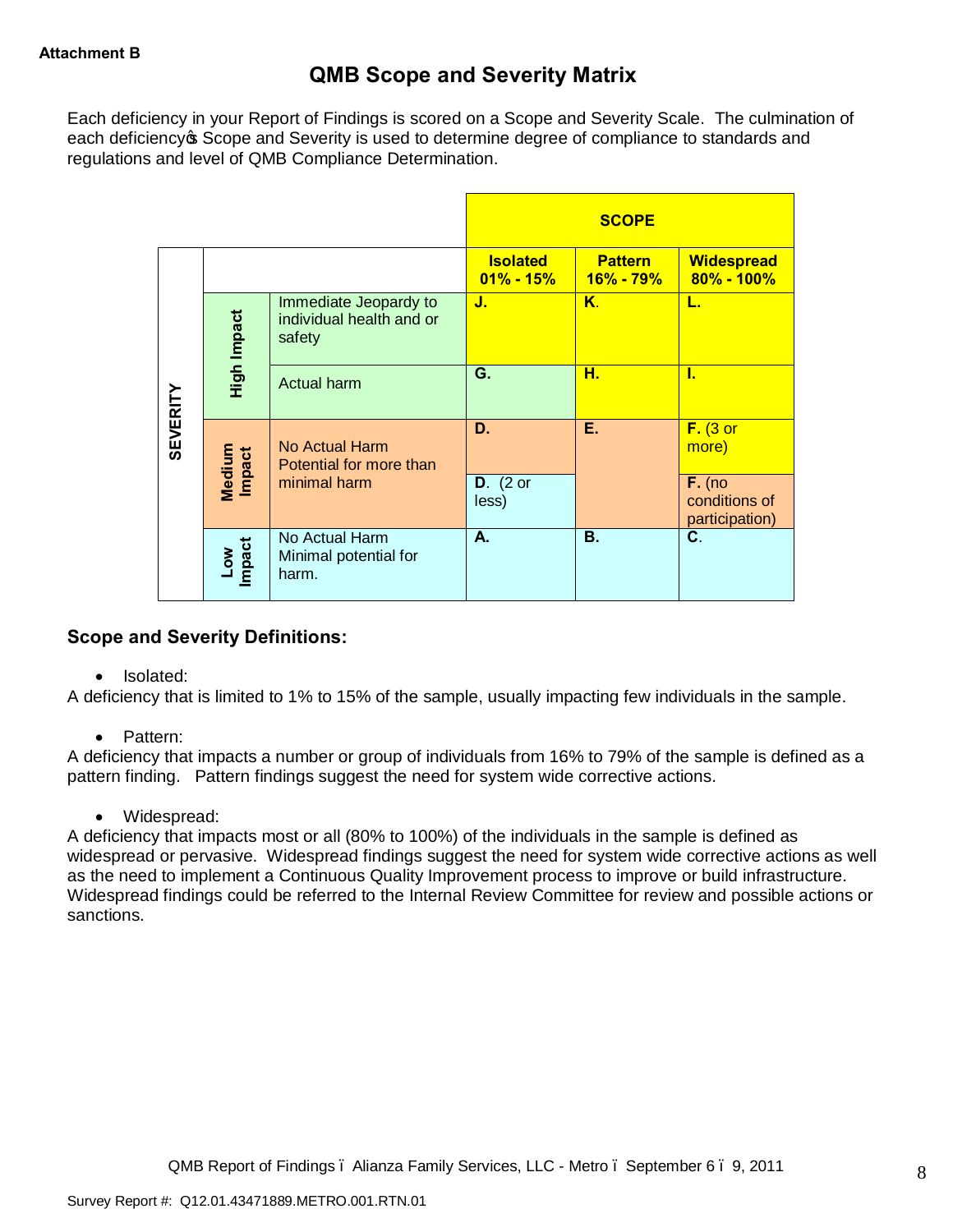# **QMB Determinations of Compliance**

• **%**Substantial Compliance with Conditions of Participation+

The QMB determination of % bubstantial Compliance with Conditions of Participation+indicates that a provider is in substantial compliance with all £onditions of Participationgand other standards and regulations. The agency has obtained a level of compliance such that there is a minimal potential for harm to individuals onealth and safety. To qualify for a determination of Substantial Compliance with Conditions of Participation, the provider must be in compliance with all Conditions of Participation.

• %Non-Compliance with Conditions of Participation+

The QMB determination of "Non-Compliance with Conditions of Participation+indicates that a provider is out of compliance with one (1) or more £ onditions of Participation.  $qThis$  non-compliance, if not corrected, is likely to result in a serious negative outcome or the potential for more than minimal harm to individualsg health and safety.

Providers receiving a repeat determination of  $\Delta$ Non-Compliancegmay be referred by QMB to the Internal Review Committee (IRC) for consideration of remedies and possible actions.

• %Sub-Standard Compliance with Conditions of Participation+

The QMB determination of % aub-Standard Compliance with Conditions of Participation+ indicates a provider is significantly out of compliance with Conditions of Participation and/or has:

- · Multiple findings of widespread non-compliance with any standard or regulation with a significant potential for more than minimal harm.
- · Any finding of actual harm or Immediate Jeopardy.

Providers receiving a repeat determination of  $\triangle$ ubstandard Complianceqwill be referred by QMB to the Internal Review Committee (IRC) for consideration of remedies and possible actions.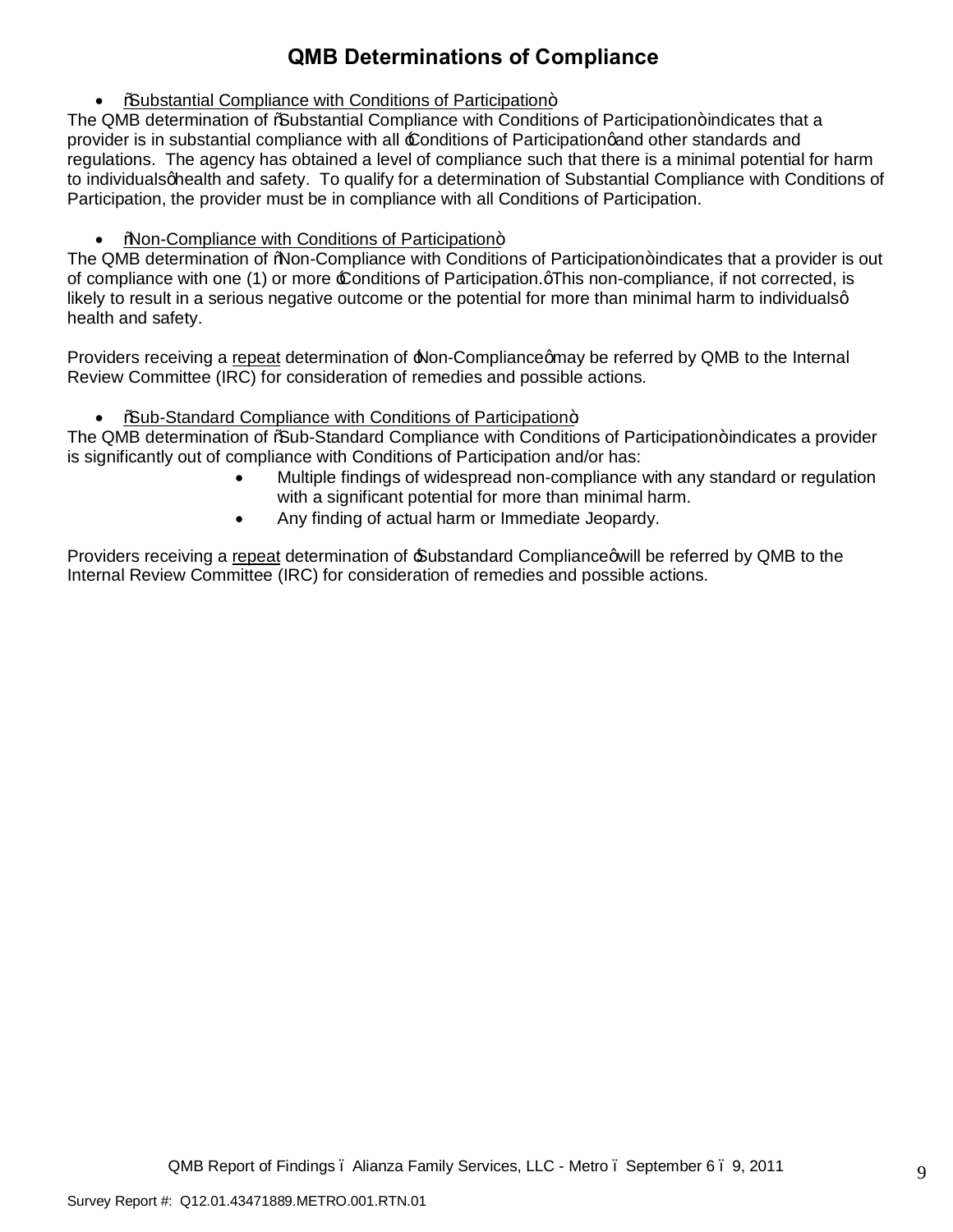# **Guidelines for the Provider Informal Reconsideration of Finding (IRF) Process**

## **Introduction:**

Throughout the QMB Survey process, surveyors are openly communicating with providers. Open communication means that surveyors have clarified issues and/or requested missing information before completing the review. Regardless, there may still be instances where the provider disagrees with a specific finding. Providers may use the following process to informally dispute a finding.

### **Instructions:**

- 1. The Informal Reconsideration of the Finding (IRF) request must be in writing to the QMB Deputy Bureau Chief **within 10 working days** of receipt of the final report.
- 2. The written request for an IRF must be completed on the QMB Request for Informal Reconsideration of Finding Form available on the QMB website: http://dhi.health.state.nm.us/qmb
- 3. The written request for an IRF must specify in detail the request for reconsideration and why the finding is inaccurate.
- 4. The IRF request must include all supporting documentation or evidence.

## **The following limitations apply to the IRF process:**

- The request for an IRF and all supporting evidence must be received within 10 days.
- · Findings based on evidence requested during the survey and not provided may not be subject to reconsideration.
- · The supporting documentation must be new evidence not previously reviewed or requested by the survey team.
- · Providers must continue to complete their Plan [of Correction during the IRF proc](http://dhi.health.state.nm.us/qmb)ess
- · Providers may not request an IRF to challenge the sampling methodology.
- · Providers may not request an IRF based on disagreement with the nature of the standard or regulation.
- · Providers may not request an IRF to challenge the team composition.
- · Providers may not request an IRF to challenge the QMB compliance determination or the length of their DDSD provider contract.

A Provider forfeits the right to an IRF if the request is not made within 10 working days of receiving the report and/or does not include all supporting documentation or evidence to show compliance with the standards and regulations.

QMB has 30 working days to complete the review and notify the provider of the decision. The request will be reviewed by the IRF committee. The Provider will be notified in writing of the ruling; no face to face meeting will be conducted.

When a Provider requests that a finding be reconsidered, it does not stop or delay the Plan of Correction process. **Providers must continue to complete the Plan of Correction, including the finding in dispute regardless of the IRF status.** If a finding is removed or modified, it will be noted and removed or modified from the Report of Findings. It should be noted that in some cases a Plan of Correction may be completed prior to the IRF process being completed. The provider will be notified in writing on the decisions of the IRF committee.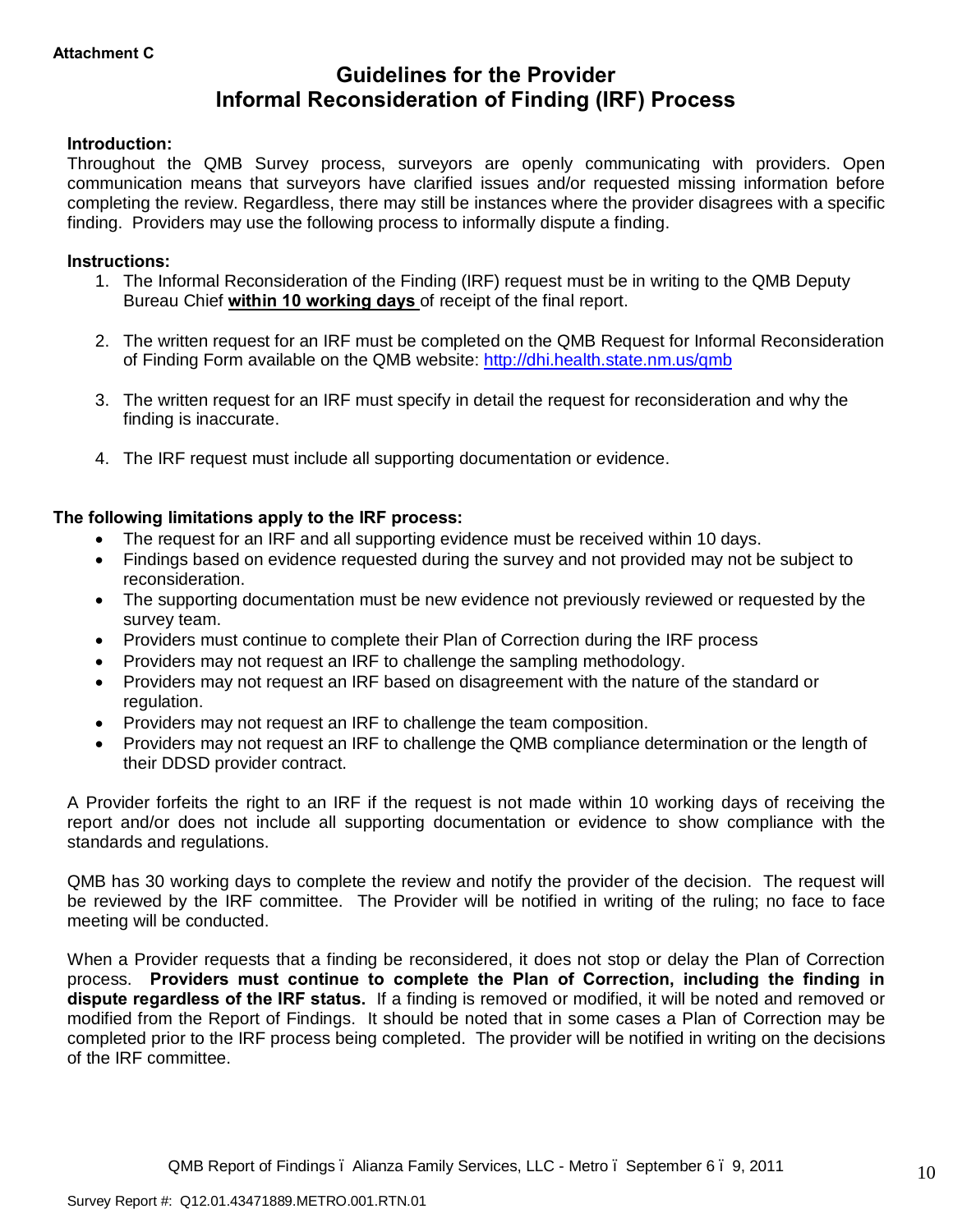| Agency:          | Alianza Family Services, LLC - Metro Region                                                    |
|------------------|------------------------------------------------------------------------------------------------|
| Program:         | Developmental Disabilities Waiver                                                              |
| Service:         | Community Living (Family Living) & Community Inclusion (Adult Habilitation & Community Access) |
| Monitoring Type: | <b>Routine Survey</b>                                                                          |
| Date of Survey:  | September 6 – 9, 2011                                                                          |

| <b>Standard of Care</b>                                                                                                                                                                                                                                                                                                                                                                                                                                                                                                                                                                                                                                                                                                                                                                                                                                                                                                                                                                                                                                                                                                                                                                                                                                                                                                                                                                                                                                                                                                  | <b>Deficiency</b>                                                                                                                                                                                                                                                                                                                            | <b>Agency Plan of Correction and</b><br><b>Responsible Party</b>                                                                                                                                                             | <b>Date</b><br><b>Due</b> |
|--------------------------------------------------------------------------------------------------------------------------------------------------------------------------------------------------------------------------------------------------------------------------------------------------------------------------------------------------------------------------------------------------------------------------------------------------------------------------------------------------------------------------------------------------------------------------------------------------------------------------------------------------------------------------------------------------------------------------------------------------------------------------------------------------------------------------------------------------------------------------------------------------------------------------------------------------------------------------------------------------------------------------------------------------------------------------------------------------------------------------------------------------------------------------------------------------------------------------------------------------------------------------------------------------------------------------------------------------------------------------------------------------------------------------------------------------------------------------------------------------------------------------|----------------------------------------------------------------------------------------------------------------------------------------------------------------------------------------------------------------------------------------------------------------------------------------------------------------------------------------------|------------------------------------------------------------------------------------------------------------------------------------------------------------------------------------------------------------------------------|---------------------------|
| Tag # 1A08 Agency Case File                                                                                                                                                                                                                                                                                                                                                                                                                                                                                                                                                                                                                                                                                                                                                                                                                                                                                                                                                                                                                                                                                                                                                                                                                                                                                                                                                                                                                                                                                              | <b>Scope and Severity Rating: A</b>                                                                                                                                                                                                                                                                                                          |                                                                                                                                                                                                                              |                           |
| Developmental Disabilities (DD) Waiver Service<br>Standards effective 4/1/2007<br><b>CHAPTER 1 II. PROVIDER AGENCY</b><br><b>REQUIREMENTS:</b> The objective of these standards<br>is to establish Provider Agency policy, procedure<br>and reporting requirements for DD Medicaid Waiver<br>program. These requirements apply to all such<br>Provider Agency staff, whether directly employed or<br>subcontracting with the Provider Agency. Additional<br>Provider Agency requirements and personnel<br>qualifications may be applicable for specific service<br>standards.<br>D. Provider Agency Case File for the Individual:<br>All Provider Agencies shall maintain at the<br>administrative office a confidential case file for each<br>individual. Case records belong to the individual<br>receiving services and copies shall be provided to<br>the receiving agency whenever an individual<br>changes providers. The record must also be made<br>available for review when requested by DOH, HSD<br>or federal government representatives for oversight<br>purposes. The individual case file shall include<br>the following requirements:<br>(1) Emergency contact information, including the<br>individualos address, telephone number, names<br>and telephone numbers of relatives, or guardian<br>or conservator, physician's name(s) and<br>telephone number(s), pharmacy name, address<br>and telephone number, and health plan if<br>appropriate;<br>(2) The individual complete and current ISP, with | Based on record review, the Agency failed to<br>maintain at the administrative office a confidential<br>case file for 1 of 19 individuals.<br>Review of the Agency individual case files found the<br>following items were not found, incomplete, and/or<br>not current:<br>• Positive Behavioral Crisis Plan (#6)<br>• Annual Physical (#6) | Provider:<br>In addition to stating the Plan of Correction for<br>these findings above, also please provide your<br>evidence of on-going Quality Assurance /<br>Quality Improvement specific to this tag below<br>this line. |                           |
| all supplemental plans specific to the individual,                                                                                                                                                                                                                                                                                                                                                                                                                                                                                                                                                                                                                                                                                                                                                                                                                                                                                                                                                                                                                                                                                                                                                                                                                                                                                                                                                                                                                                                                       |                                                                                                                                                                                                                                                                                                                                              |                                                                                                                                                                                                                              |                           |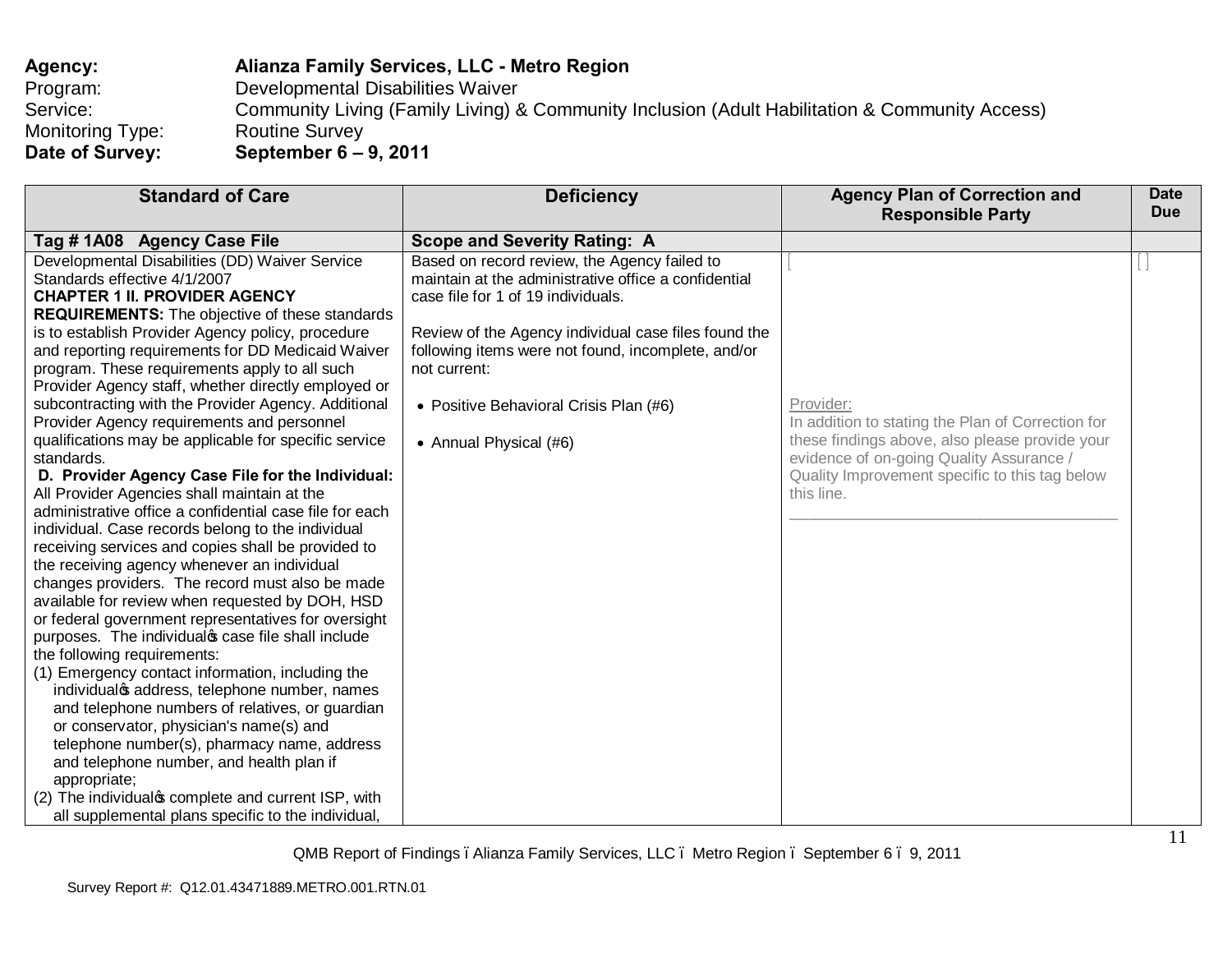| and the most current completed Health<br>Assessment Tool (HAT);<br>(3) Progress notes and other service delivery<br>documentation;<br>(4) Crisis Prevention/Intervention Plans, if there are<br>any for the individual;<br>(5) A medical history, which shall include at least<br>demographic data, current and past medical<br>diagnoses including the cause (if known) of the<br>developmental disability, psychiatric diagnoses,<br>allergies (food, environmental, medications),                     |  |  |
|----------------------------------------------------------------------------------------------------------------------------------------------------------------------------------------------------------------------------------------------------------------------------------------------------------------------------------------------------------------------------------------------------------------------------------------------------------------------------------------------------------|--|--|
| immunizations, and most recent physical exam;<br>(6) When applicable, transition plans completed for<br>individuals at the time of discharge from Fort<br>Stanton Hospital or Los Lunas Hospital and<br>Training School; and                                                                                                                                                                                                                                                                             |  |  |
| (7) Case records belong to the individual receiving<br>services and copies shall be provided to the<br>individual upon request.                                                                                                                                                                                                                                                                                                                                                                          |  |  |
| (8) The receiving Provider Agency shall be provided<br>at a minimum the following records whenever an<br>individual changes provider agencies:<br>(a) Complete file for the past 12 months;<br>(b) ISP and quarterly reports from the current<br>and prior ISP year;<br>(c) Intake information from original admission to<br>services; and<br>(d) When applicable, the Individual Transition<br>Plan at the time of discharge from Los Lunas<br>Hospital and Training School or Ft. Stanton<br>Hospital. |  |  |
| NMAC 8.302.1.17 RECORD KEEPING AND<br><b>DOCUMENTATION REQUIREMENTS: A provider</b><br>must maintain all the records necessary to fully<br>disclose the nature, quality, amount and medical<br>necessity of services furnished to an eligible<br>recipient who is currently receiving or who has<br>received services in the past.                                                                                                                                                                       |  |  |
| B. Documentation of test results: Results of tests<br>and services must be documented, which includes                                                                                                                                                                                                                                                                                                                                                                                                    |  |  |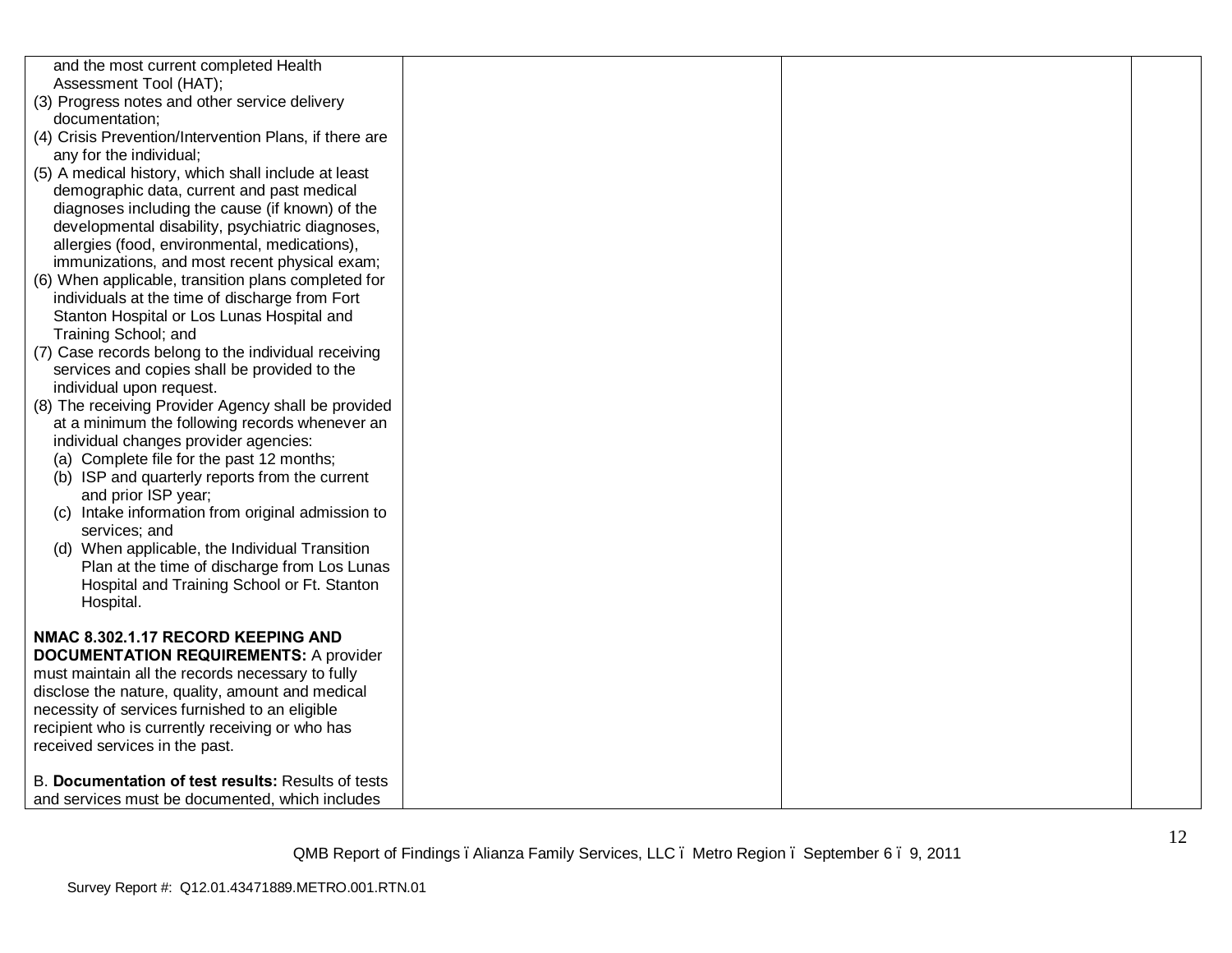| results of laboratory and radiology procedures or<br>progress following therapy or treatment. |  |  |
|-----------------------------------------------------------------------------------------------|--|--|
|                                                                                               |  |  |
|                                                                                               |  |  |
|                                                                                               |  |  |
|                                                                                               |  |  |
|                                                                                               |  |  |
|                                                                                               |  |  |
|                                                                                               |  |  |
|                                                                                               |  |  |
|                                                                                               |  |  |
|                                                                                               |  |  |
|                                                                                               |  |  |
|                                                                                               |  |  |
|                                                                                               |  |  |
|                                                                                               |  |  |
|                                                                                               |  |  |
|                                                                                               |  |  |
|                                                                                               |  |  |
|                                                                                               |  |  |
|                                                                                               |  |  |
|                                                                                               |  |  |
|                                                                                               |  |  |
|                                                                                               |  |  |
|                                                                                               |  |  |
|                                                                                               |  |  |
|                                                                                               |  |  |
|                                                                                               |  |  |
|                                                                                               |  |  |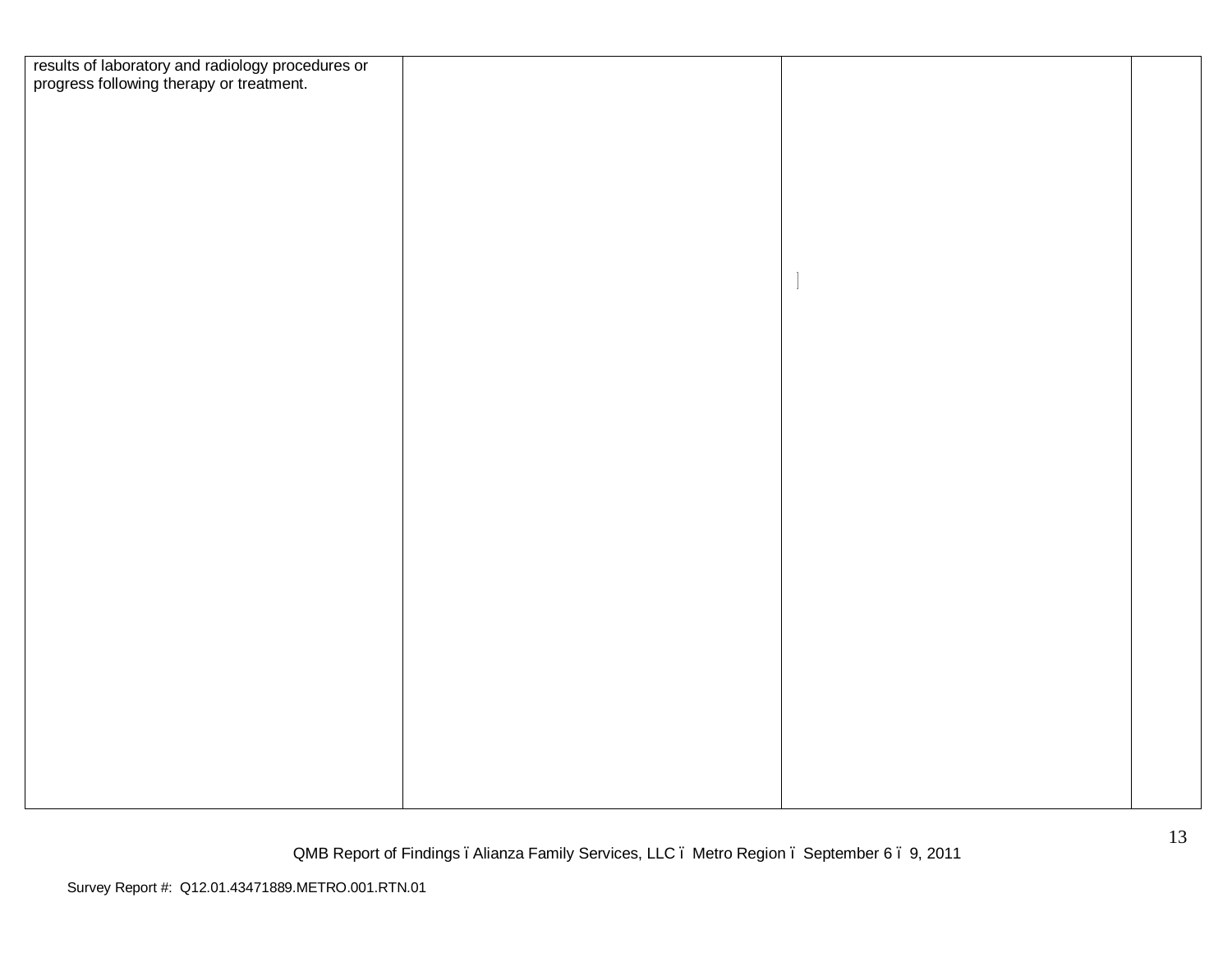| Tag #1A09 Medication Delivery (MAR) -                                                             | <b>Scope and Severity Rating: D</b>                 |                                                              |  |
|---------------------------------------------------------------------------------------------------|-----------------------------------------------------|--------------------------------------------------------------|--|
| <b>Routine Medication</b>                                                                         |                                                     |                                                              |  |
| Developmental Disabilities (DD) Waiver Service                                                    | Medication Administration Records (MAR) were        |                                                              |  |
| Standards effective 4/1/2007                                                                      | reviewed for the months of May, June and July 2011  |                                                              |  |
| <b>CHAPTER 1 II. PROVIDER AGENCY</b>                                                              |                                                     |                                                              |  |
| <b>REQUIREMENTS:</b> The objective of these standards                                             | Based on record review, 2 of 19 individuals had     |                                                              |  |
| is to establish Provider Agency policy, procedure                                                 | Medication Administration Records, which contained  |                                                              |  |
| and reporting requirements for DD Medicaid Waiver                                                 | missing medications entries and/or other errors:    |                                                              |  |
| program. These requirements apply to all such                                                     |                                                     |                                                              |  |
| Provider Agency staff, whether directly employed or                                               | Individual #1                                       |                                                              |  |
| subcontracting with the Provider Agency. Additional                                               | <b>July 2011</b>                                    |                                                              |  |
| Provider Agency requirements and personnel                                                        | Medication Administration Records contained         |                                                              |  |
| qualifications may be applicable for specific service                                             | missing entries. No documentation found             |                                                              |  |
| standards.                                                                                        | indicating reason for missing entries:              | Provider:                                                    |  |
| Е.<br><b>Medication Delivery: Provider Agencies</b>                                               | • Trileptal 900mg (2 times daily). Blank 7/29,      | In addition to stating the Plan of Correction for            |  |
| that provide Community Living, Community                                                          | 7/30 & 7/31 (AM & PM)                               | these findings above, also please provide your               |  |
| Inclusion or Private Duty Nursing services shall                                                  |                                                     | evidence of on-going Quality Assurance /                     |  |
| have written policies and procedures regarding                                                    | • Multivitamin Plus Iron (1 time daily). Blank 7/30 | Quality Improvement specific to this tag below<br>this line. |  |
| medication(s) delivery and tracking and reporting of<br>medication errors in accordance with DDSD | & 7/31                                              |                                                              |  |
| Medication Assessment and Delivery Policy and                                                     | Individual #4                                       |                                                              |  |
| Procedures, the Board of Nursing Rules and Board                                                  | May 2011                                            |                                                              |  |
| of Pharmacy standards and regulations.                                                            | As indicated by Physician Orders and the            |                                                              |  |
|                                                                                                   | medication frequency noted on the MAR the           |                                                              |  |
| (2) When required by the DDSD Medication                                                          | individual is to take the following medication 1    |                                                              |  |
| Assessment and Delivery Policy, Medication                                                        | time daily. Review of the Medication                |                                                              |  |
| Administration Records (MAR) shall be maintained                                                  | Administration Record contained conflicting         |                                                              |  |
| and include:                                                                                      | information MAR contained an area indicating        |                                                              |  |
| (a) The name of the individual, a transcription of                                                | was to be given 2 times daily:                      |                                                              |  |
| the physicianos written or licensed health care                                                   | • Claritin D-2 (1 time daily)                       |                                                              |  |
| provider oprescription including the brand                                                        |                                                     |                                                              |  |
| and generic name of the medication,                                                               | <b>July 2011</b>                                    |                                                              |  |
| diagnosis for which the medication is                                                             | As indicated by Physician Orders and the            |                                                              |  |
| prescribed;                                                                                       | medication frequency noted on the MAR the           |                                                              |  |
| (b) Prescribed dosage, frequency and                                                              | individual is to take the following medication 1    |                                                              |  |
| method/route of administration, times and                                                         | time daily. Review of the Medication                |                                                              |  |
| dates of administration;                                                                          | Administration Record contained conflicting         |                                                              |  |
| (c) Initials of the individual administering or                                                   | information MAR contained an area indicating        |                                                              |  |
| assisting with the medication;                                                                    | was to be given 2 times daily:                      |                                                              |  |
| (d) Explanation of any medication irregularity;                                                   | • Claritin D-2 (1 time daily)                       |                                                              |  |
| Documentation of any allergic reaction or<br>(e)                                                  |                                                     |                                                              |  |
| adverse medication effect; and                                                                    |                                                     |                                                              |  |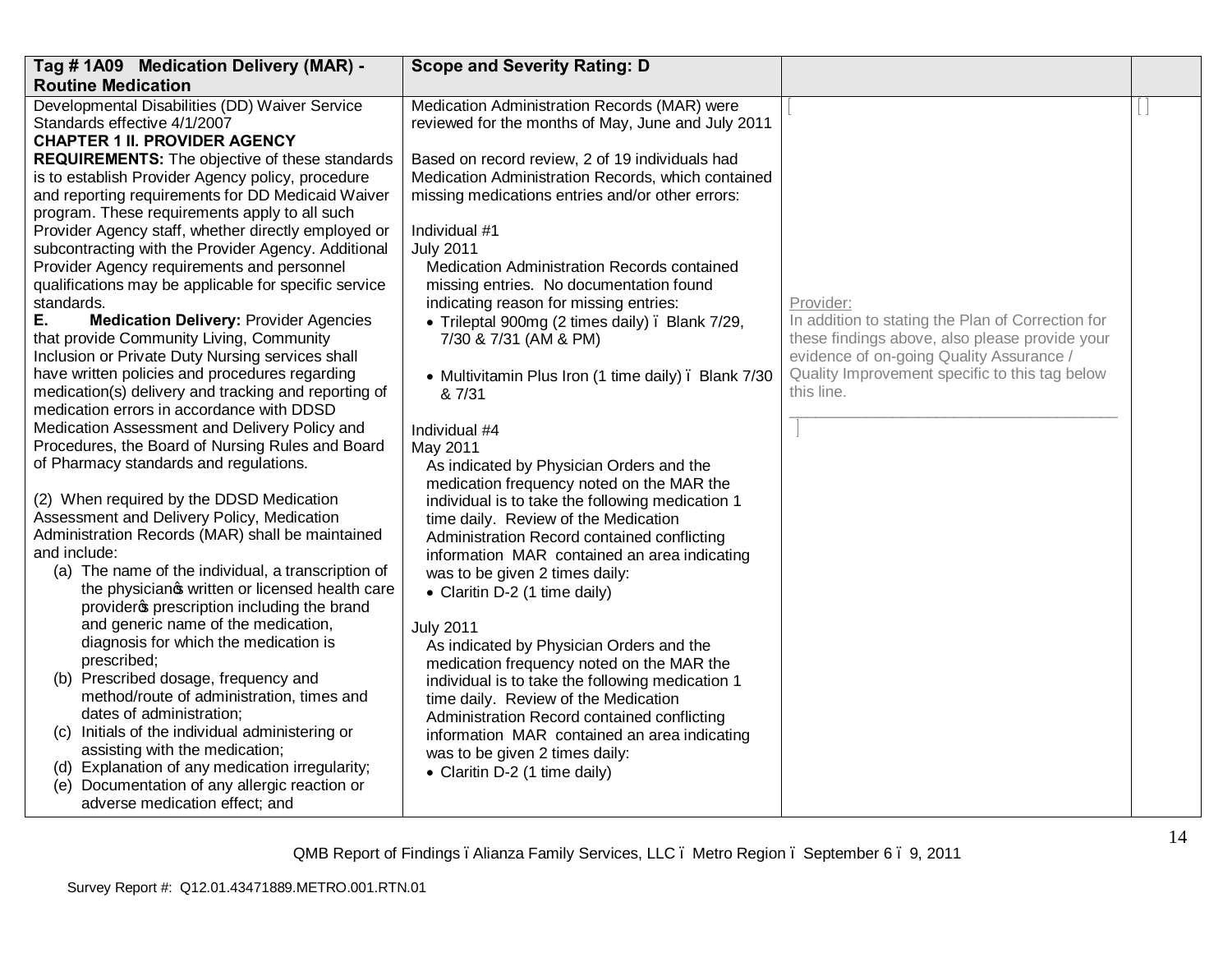| For PRN medication, an explanation for the<br>(f)   |  |  |
|-----------------------------------------------------|--|--|
| use of the PRN medication shall include             |  |  |
| observable signs/symptoms or                        |  |  |
| circumstances in which the medication is to         |  |  |
| be used, and documentation of effectiveness         |  |  |
| of PRN medication administered.                     |  |  |
| (3) The Provider Agency shall also maintain a       |  |  |
| signature page that designates the full name that   |  |  |
| corresponds to each initial used to document        |  |  |
| administered or assisted delivery of each dose;     |  |  |
| (4) MARs are not required for individuals           |  |  |
| participating in Independent Living who self-       |  |  |
| administer their own medications;                   |  |  |
| (5) Information from the prescribing pharmacy       |  |  |
| regarding medications shall be kept in the home and |  |  |
| community inclusion service locations and shall     |  |  |
| include the expected desired outcomes of            |  |  |
| administrating the medication, signs and symptoms   |  |  |
| of adverse events and interactions with other       |  |  |
| medications;                                        |  |  |
|                                                     |  |  |
| NMAC 16.19.11.8 MINIMUM STANDARDS:                  |  |  |
| A. MINIMUM STANDARDS FOR THE                        |  |  |
| DISTRIBUTION, STORAGE, HANDLING AND                 |  |  |
| <b>RECORD KEEPING OF DRUGS:</b>                     |  |  |
|                                                     |  |  |
| (d) The facility shall have a Medication            |  |  |
| Administration Record (MAR) documenting             |  |  |
| medication administered to residents, including     |  |  |
| over-the-counter medications. This                  |  |  |
| documentation shall include:                        |  |  |
| Name of resident;<br>(i)                            |  |  |
| (ii)<br>Date given;                                 |  |  |
| Drug product name;<br>(iii)                         |  |  |
| Dosage and form;<br>(iv)                            |  |  |
| Strength of drug;<br>(v)                            |  |  |
| Route of administration;<br>(vi)                    |  |  |
| (vii) How often medication is to be taken;          |  |  |
| (viii) Time taken and staff initials;               |  |  |
| (ix) Dates when the medication is discontinued      |  |  |
| or changed;                                         |  |  |
| The name and initials of all staff<br>(x)           |  |  |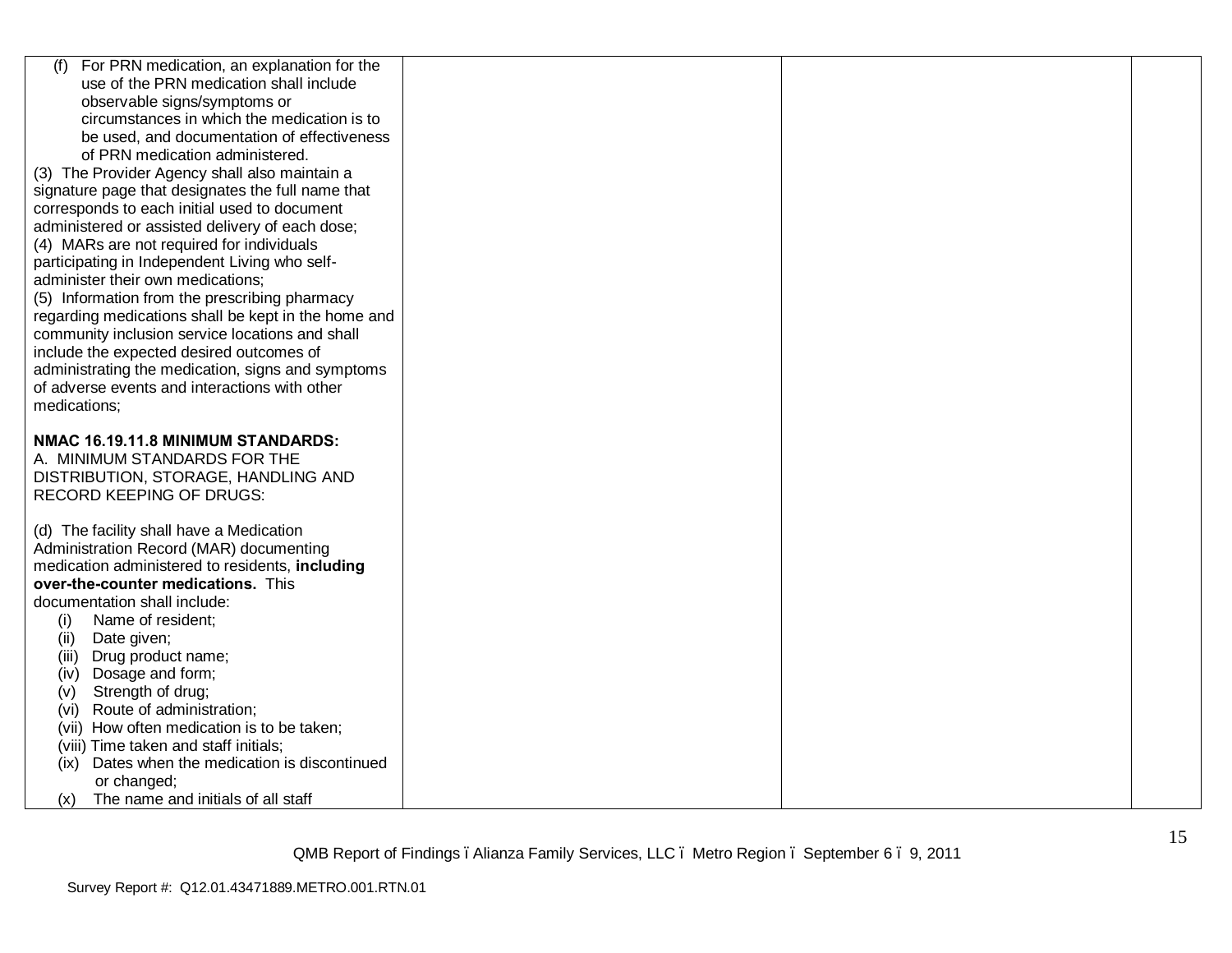| administering medications.                             |  |  |
|--------------------------------------------------------|--|--|
|                                                        |  |  |
| <b>Model Custodial Procedure Manual</b>                |  |  |
| <b>D. Administration of Drugs</b>                      |  |  |
| Unless otherwise stated by practitioner, patients will |  |  |
| not be allowed to administer their own medications.    |  |  |
| Document the practitioner order authorizing the        |  |  |
| self-administration of medications.                    |  |  |
|                                                        |  |  |
| All PRN (As needed) medications shall have             |  |  |
| complete detail instructions regarding the             |  |  |
| administering of the medication. This shall include:   |  |  |
| $\triangleright$ symptoms that indicate the use of the |  |  |
| medication,                                            |  |  |
| exact dosage to be used, and<br>➤                      |  |  |
| the exact amount to be used in a 24 hour<br>➤          |  |  |
| period.                                                |  |  |
|                                                        |  |  |
|                                                        |  |  |
|                                                        |  |  |
|                                                        |  |  |
|                                                        |  |  |
|                                                        |  |  |
|                                                        |  |  |
|                                                        |  |  |
|                                                        |  |  |
|                                                        |  |  |
|                                                        |  |  |
|                                                        |  |  |
|                                                        |  |  |
|                                                        |  |  |
|                                                        |  |  |
|                                                        |  |  |
|                                                        |  |  |
|                                                        |  |  |
|                                                        |  |  |
|                                                        |  |  |
|                                                        |  |  |
|                                                        |  |  |
|                                                        |  |  |
|                                                        |  |  |
|                                                        |  |  |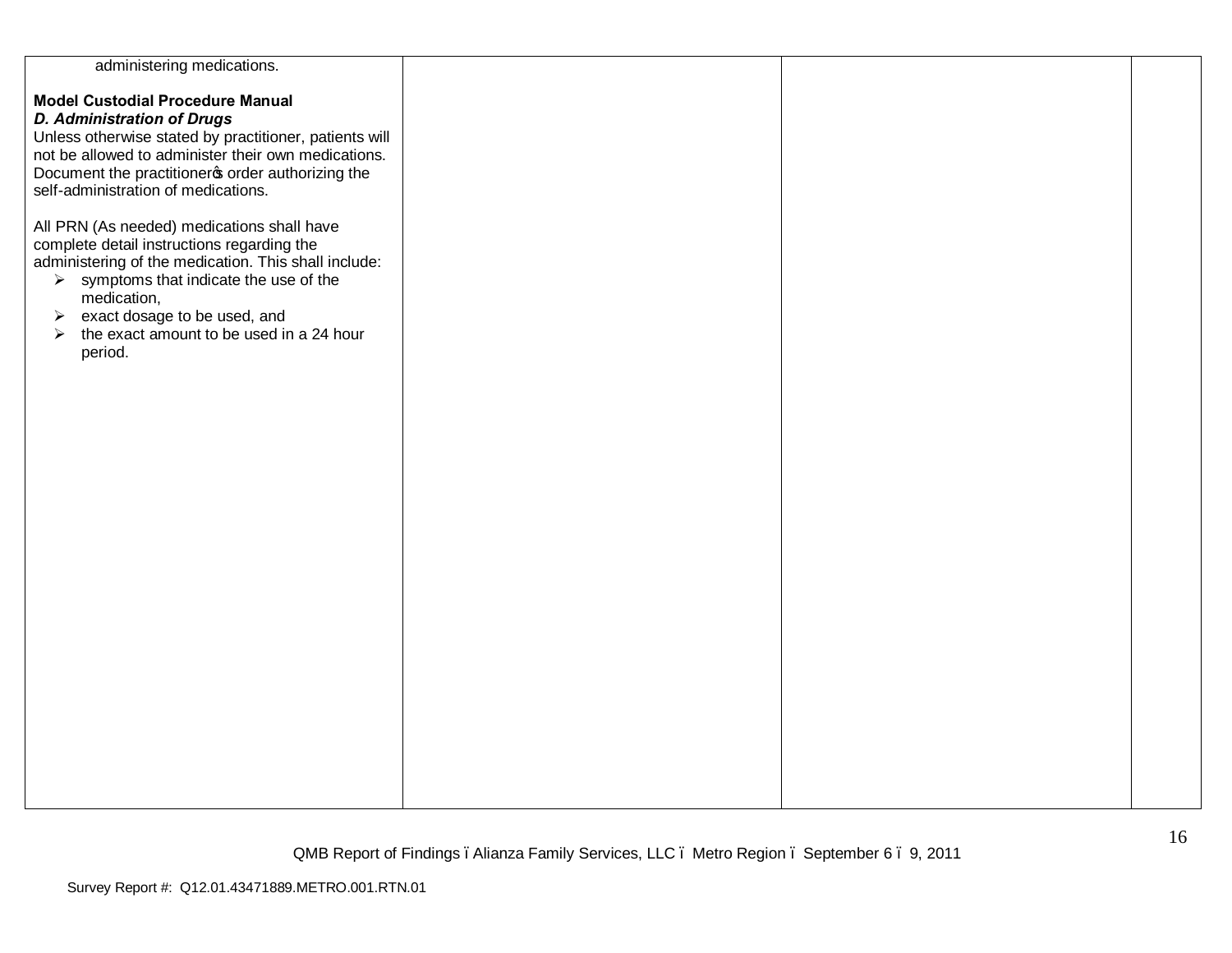| Tag #1A11.1 (CoP) Transportation Training                             | <b>Scope and Severity Rating: D</b>                    |                                                              |  |
|-----------------------------------------------------------------------|--------------------------------------------------------|--------------------------------------------------------------|--|
| Developmental Disabilities (DD) Waiver Service                        | Based on interview, the Agency failed to provide       |                                                              |  |
| Standards effective 4/1/2007                                          | staff training regarding the safe operation of the     |                                                              |  |
| <b>CHAPTER 1 II. PROVIDER AGENCY</b>                                  | vehicle, assisting passengers and safe lifting         |                                                              |  |
| <b>REQUIREMENTS:</b> The objective of these standards                 | procedures for 2 of 16 Direct Service Professionals.   |                                                              |  |
| is to establish Provider Agency policy, procedure                     |                                                        |                                                              |  |
| and reporting requirements for DD Medicaid Waiver                     | When DSP were asked if they had received               |                                                              |  |
| program. These requirements apply to all such                         | transportation training including training on          |                                                              |  |
| Provider Agency staff, whether directly employed or                   | wheelchair tie downs and van lift safety the following |                                                              |  |
| subcontracting with the Provider Agency. Additional                   | was reported:                                          |                                                              |  |
| Provider Agency requirements and personnel                            |                                                        |                                                              |  |
| qualifications may be applicable for specific service                 | DSP #48 stated, %Not thru Alianza.+                    |                                                              |  |
| standardsõ                                                            |                                                        | Provider:                                                    |  |
|                                                                       | DSP #53 stated, %No.+                                  | In addition to stating the Plan of Correction for            |  |
| Department of Health (DOH) Developmental                              |                                                        | these findings above, also please provide your               |  |
| <b>Disabilities Supports Division (DDSD) Policy</b>                   |                                                        | evidence of on-going Quality Assurance /                     |  |
| <b>Training Requirements for Direct Service Agency</b>                |                                                        | Quality Improvement specific to this tag below<br>this line. |  |
| Staff Policy Eff Date: March 1, 2007<br><b>II. POLICY STATEMENTS:</b> |                                                        |                                                              |  |
| I. Staff providing direct services shall complete                     |                                                        |                                                              |  |
| safety training within the first thirty (30) days of                  |                                                        |                                                              |  |
| employment and before working alone with an                           |                                                        |                                                              |  |
| individual receiving services. The training shall                     |                                                        |                                                              |  |
| address at least the following:                                       |                                                        |                                                              |  |
|                                                                       |                                                        |                                                              |  |
| 1. Operating a fire extinguisher                                      |                                                        |                                                              |  |
| 2. Proper lifting procedures                                          |                                                        |                                                              |  |
| 3. General vehicle safety precautions (e.g., pre-                     |                                                        |                                                              |  |
| trip inspection, removing keys from the ignition                      |                                                        |                                                              |  |
| when not in the driver \$ seat)                                       |                                                        |                                                              |  |
| 4. Assisting passengers with cognitive and/or                         |                                                        |                                                              |  |
| physical impairments (e.g., general guidelines for                    |                                                        |                                                              |  |
| supporting individuals who may be unaware of                          |                                                        |                                                              |  |
| safety issues involving traffic or those who                          |                                                        |                                                              |  |
| require physical assistance to enter/exit a                           |                                                        |                                                              |  |
| vehicle)                                                              |                                                        |                                                              |  |
| 5. Operating wheelchair lifts (if applicable to the                   |                                                        |                                                              |  |
| staffos role)                                                         |                                                        |                                                              |  |
| 6. Wheelchair tie-down procedures (if applicable                      |                                                        |                                                              |  |
| to the staffor role)                                                  |                                                        |                                                              |  |
| 7. Emergency and evacuation procedures (e.g.,                         |                                                        |                                                              |  |
| roadside emergency, fire emergency)                                   |                                                        |                                                              |  |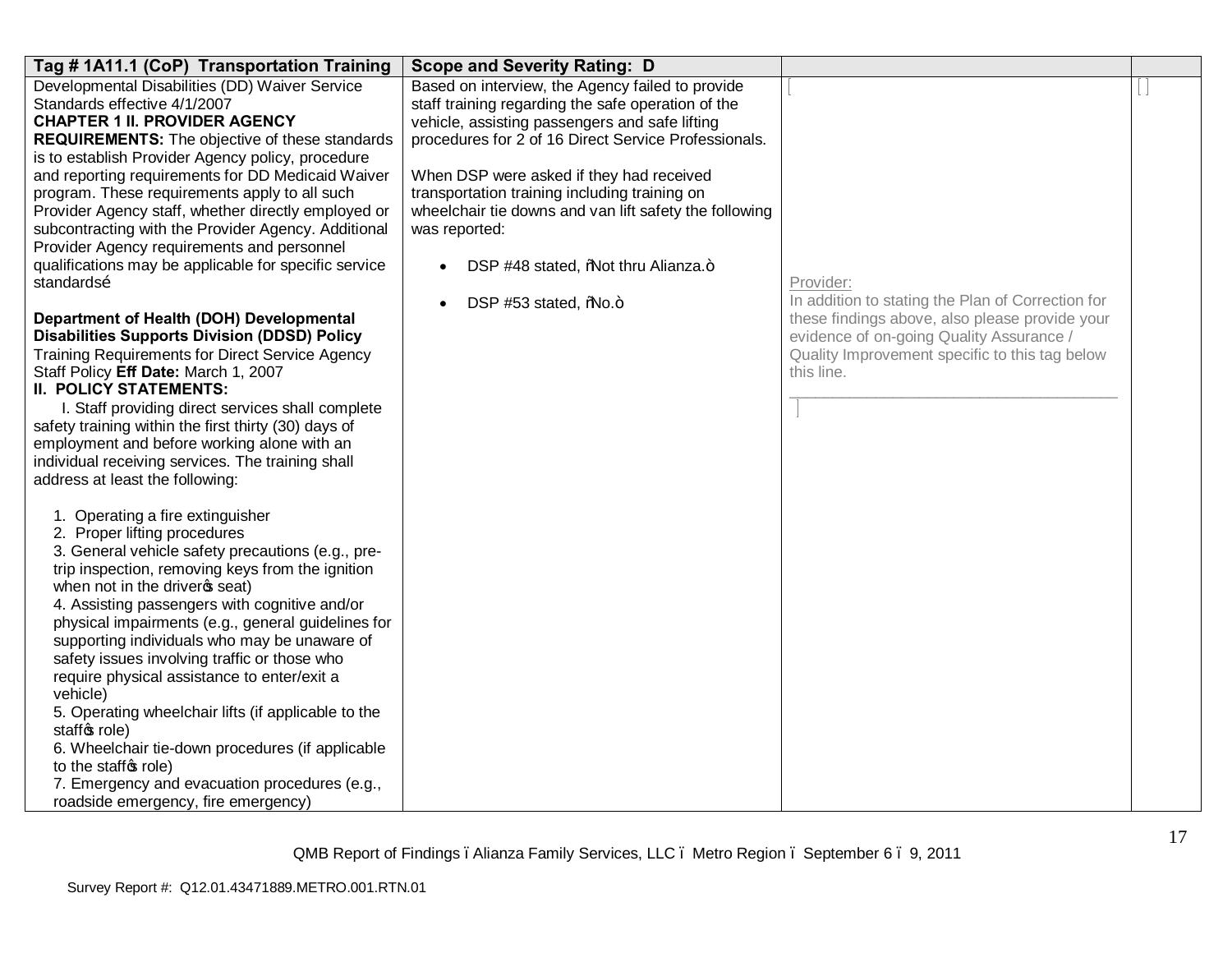| Tag #1A20 DSP Training Documents                                                                                                                                                                                                                                                                                                                                                                                                                                                                                                                                                                                                                                                                                                                                                                                                                                                                                                                                                                                                                                                                                                                                                                                                                                                                                                                                                                                                                                                                                                                                                                                                                                                                                                                                                                                                       | <b>Scope and Severity Rating: D</b>                                                                                                                                                                                                                                                                                                                                                     |                                                                                                                                                                                                                              |  |
|----------------------------------------------------------------------------------------------------------------------------------------------------------------------------------------------------------------------------------------------------------------------------------------------------------------------------------------------------------------------------------------------------------------------------------------------------------------------------------------------------------------------------------------------------------------------------------------------------------------------------------------------------------------------------------------------------------------------------------------------------------------------------------------------------------------------------------------------------------------------------------------------------------------------------------------------------------------------------------------------------------------------------------------------------------------------------------------------------------------------------------------------------------------------------------------------------------------------------------------------------------------------------------------------------------------------------------------------------------------------------------------------------------------------------------------------------------------------------------------------------------------------------------------------------------------------------------------------------------------------------------------------------------------------------------------------------------------------------------------------------------------------------------------------------------------------------------------|-----------------------------------------------------------------------------------------------------------------------------------------------------------------------------------------------------------------------------------------------------------------------------------------------------------------------------------------------------------------------------------------|------------------------------------------------------------------------------------------------------------------------------------------------------------------------------------------------------------------------------|--|
| Developmental Disabilities (DD) Waiver Service<br>Standards effective 4/1/2007<br><b>CHAPTER 1 IV. GENERAL REQUIREMENTS</b><br><b>FOR PROVIDER AGENCY SERVICE</b><br>PERSONNEL: The objective of this section is to<br>establish personnel standards for DD Medicaid<br>Waiver Provider Agencies for the following services:<br>Community Living Supports, Community Inclusion<br>Services, Respite, Substitute Care and Personal<br>Support Companion Services. These standards<br>apply to all personnel who provide services, whether<br>directly employed or subcontracting with the<br>Provider Agency. Additional personnel requirements<br>and qualifications may be applicable for specific<br>service standards.<br>C. Orientation and Training Requirements:<br>Orientation and training for direct support staff and<br>his or her supervisors shall comply with the<br>DDSD/DOH Policy Governing the Training<br>Requirements for Direct Support Staff and Internal<br>Service Coordinators Serving Individuals with<br>Developmental Disabilities to include the following:<br>Each new employee shall receive appropriate<br>(1)<br>orientation, including but not limited to, all<br>policies relating to fire prevention, accident<br>prevention, incident management and<br>reporting, and emergency procedures; and<br>Individual-specific training for each individual<br>(2)<br>under his or her direct care, as described in the<br>individual service plan, prior to working alone<br>with the individual.<br>Department of Health (DOH) Developmental<br>Disabilities Supports Division (DDSD) Policy -<br><b>Policy Title: Training Requirements for Direct</b><br>Service Agency Staff Policy - Eff. March 1, 2007 -<br><b>II. POLICY STATEMENTS:</b><br>A. Individuals shall receive services from competent | Based on record review, the Agency failed to ensure<br>that Orientation and Training requirements were met<br>for 2 of 85 Direct Service Professionals.<br>Review of Direct Service Professionals training<br>records found no evidence of the following required<br>DOH/DDSD trainings and certification being<br>completed:<br>• Assisting With Medication Delivery (DSP #44 &<br>51) | Provider:<br>In addition to stating the Plan of Correction for<br>these findings above, also please provide your<br>evidence of on-going Quality Assurance /<br>Quality Improvement specific to this tag below<br>this line. |  |
| and qualified staff.<br>B. Staff shall complete individual-specific (formerly                                                                                                                                                                                                                                                                                                                                                                                                                                                                                                                                                                                                                                                                                                                                                                                                                                                                                                                                                                                                                                                                                                                                                                                                                                                                                                                                                                                                                                                                                                                                                                                                                                                                                                                                                          |                                                                                                                                                                                                                                                                                                                                                                                         |                                                                                                                                                                                                                              |  |
| known as %Addendum B+) training requirements in                                                                                                                                                                                                                                                                                                                                                                                                                                                                                                                                                                                                                                                                                                                                                                                                                                                                                                                                                                                                                                                                                                                                                                                                                                                                                                                                                                                                                                                                                                                                                                                                                                                                                                                                                                                        |                                                                                                                                                                                                                                                                                                                                                                                         |                                                                                                                                                                                                                              |  |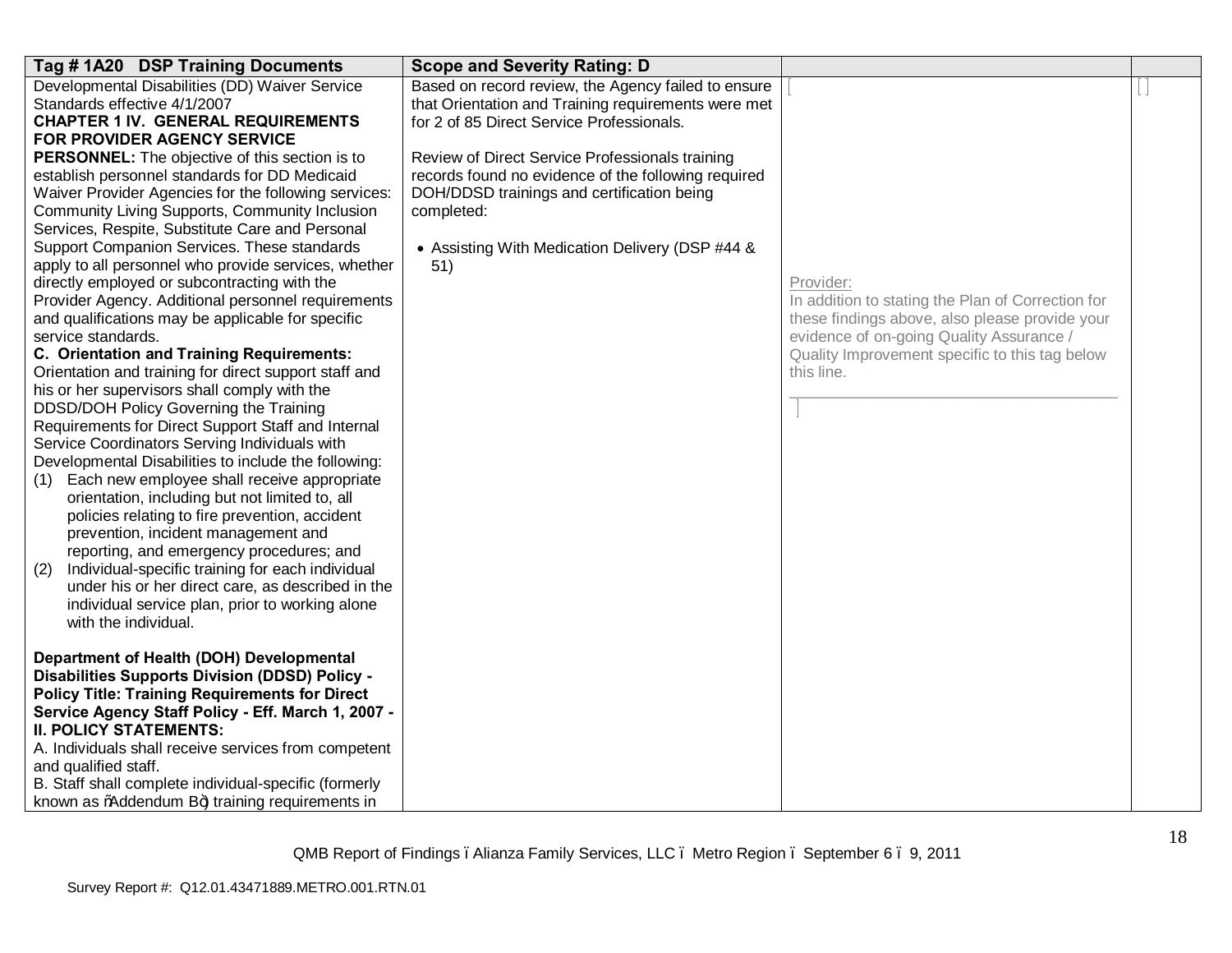| accordance with the specifications described in the   |  |  |
|-------------------------------------------------------|--|--|
| individual service plan (ISP) of each individual      |  |  |
| served.                                               |  |  |
|                                                       |  |  |
| C. Staff shall complete training on DOH-approved      |  |  |
| incident reporting procedures in accordance with 7    |  |  |
| NMAC 1.13.                                            |  |  |
| D. Staff providing direct services shall complete     |  |  |
| training in universal precautions on an annual basis. |  |  |
| The training materials shall meet Occupational        |  |  |
| Safety and Health Administration (OSHA)               |  |  |
| requirements.                                         |  |  |
| E. Staff providing direct services shall maintain     |  |  |
| certification in first aid and CPR. The training      |  |  |
| materials shall meet OSHA requirements/guidelines.    |  |  |
| F. Staff who may be exposed to hazardous              |  |  |
| chemicals shall complete relevant training in         |  |  |
| accordance with OSHA requirements.                    |  |  |
| G. Staff shall be certified in a DDSD-approved        |  |  |
| behavioral intervention system (e.g., Mandt, CPI)     |  |  |
| before using physical restraint techniques. Staff     |  |  |
| members providing direct services shall maintain      |  |  |
| certification in a DDSD-approved behavioral           |  |  |
| intervention system if an individual they support has |  |  |
| a behavioral crisis plan that includes the use of     |  |  |
| physical restraint techniques.                        |  |  |
| H. Staff shall complete and maintain certification in |  |  |
| a DDSD-approved medication course in accordance       |  |  |
| with the DDSD Medication Delivery Policy M-001.       |  |  |
| I. Staff providing direct services shall complete     |  |  |
| safety training within the first thirty (30) days of  |  |  |
| employment and before working alone with an           |  |  |
| individual receiving services.                        |  |  |
|                                                       |  |  |
|                                                       |  |  |
|                                                       |  |  |
|                                                       |  |  |
|                                                       |  |  |
|                                                       |  |  |
|                                                       |  |  |
|                                                       |  |  |
|                                                       |  |  |
|                                                       |  |  |
|                                                       |  |  |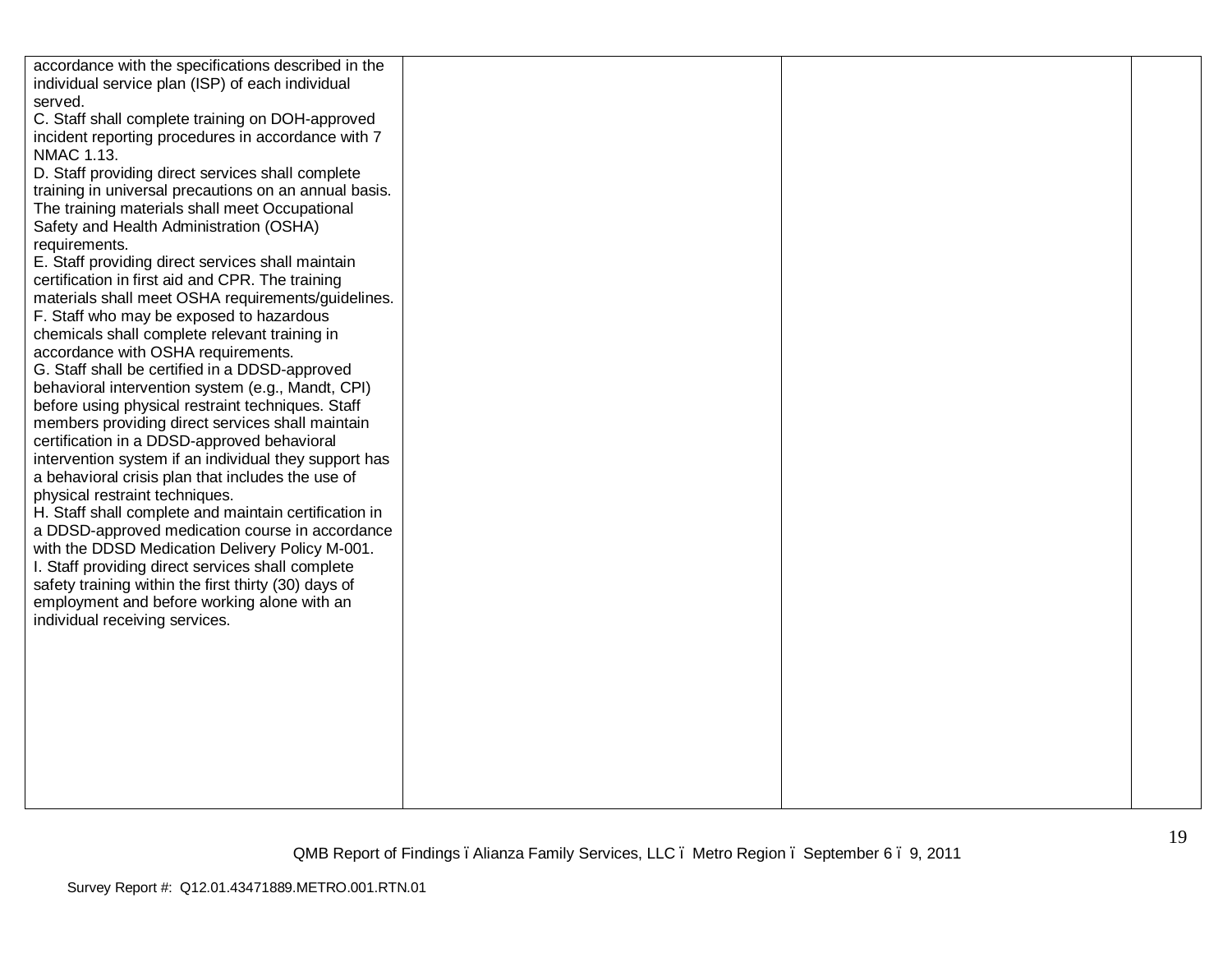| Tag # 1A28.1 (CoP) Incident Mgt. System -                                                                                                                                                                                                                                                                                                                                                                                                                                                                                                                                                                                                                                                                                                                                                                                                                                                                                                                                                 | <b>Scope &amp; Severity Rating: D</b>                                                                                                                                                                                                                                                                                                                    |                                                                                                                                                              |  |
|-------------------------------------------------------------------------------------------------------------------------------------------------------------------------------------------------------------------------------------------------------------------------------------------------------------------------------------------------------------------------------------------------------------------------------------------------------------------------------------------------------------------------------------------------------------------------------------------------------------------------------------------------------------------------------------------------------------------------------------------------------------------------------------------------------------------------------------------------------------------------------------------------------------------------------------------------------------------------------------------|----------------------------------------------------------------------------------------------------------------------------------------------------------------------------------------------------------------------------------------------------------------------------------------------------------------------------------------------------------|--------------------------------------------------------------------------------------------------------------------------------------------------------------|--|
| <b>Personnel Training</b><br>NMAC 7.1.13.10 INCIDENT MANAGEMENT<br><b>SYSTEM REQUIREMENTS:</b><br>A. General: All licensed health care facilities and<br>community based service providers shall establish<br>and maintain an incident management system,<br>which emphasizes the principles of prevention and<br>staff involvement. The licensed health care facility or<br>community based service provider shall ensure that<br>the incident management system policies and<br>procedures requires all employees to be<br>competently trained to respond to, report, and<br>document incidents in a timely and accurate<br>manner.<br>D. Training Documentation: All licensed health<br>care facilities and community based service<br>providers shall prepare training documentation for                                                                                                                                                                                              | Based on record review and interview, the Agency<br>failed to provide documentation verifying completion<br>of Incident Management Training for 3 of 93 Agency<br>Personnel.<br><b>Direct Service Professional Personnel (DSP):</b><br>• Incident Management Training (Abuse, Neglect &<br>Misappropriation of Consumers' Property) (#115,<br>116 & 124) | Provider:<br>In addition to stating the Plan of Correction for<br>these findings above, also please provide your<br>evidence of on-going Quality Assurance / |  |
| each employee to include a signed statement<br>indicating the date, time, and place they received<br>their incident management reporting instruction. The<br>licensed health care facility and community based<br>service provider shall maintain documentation of an<br>employee's training for a period of at least twelve<br>(12) months, or six (6) months after termination of<br>an employee's employment. Training curricula shall<br>be kept on the provider premises and made<br>available on request by the department. Training<br>documentation shall be made available immediately<br>upon a division representative's request. Failure to<br>provide employee training documentation shall<br>subject the licensed health care facility or<br>community based service provider to the penalties<br>provided for in this rule.<br><b>Policy Title: Training Requirements for Direct</b><br>Service Agency Staff Policy - Eff. March 1, 2007<br><b>II. POLICY STATEMENTS:</b> |                                                                                                                                                                                                                                                                                                                                                          | Quality Improvement specific to this tag below<br>this line.                                                                                                 |  |
| A. Individuals shall receive services from competent<br>and qualified staff.<br>C. Staff shall complete training on DOH-approved<br>incident reporting procedures in accordance with 7<br>NMAC 1.13.                                                                                                                                                                                                                                                                                                                                                                                                                                                                                                                                                                                                                                                                                                                                                                                      |                                                                                                                                                                                                                                                                                                                                                          |                                                                                                                                                              |  |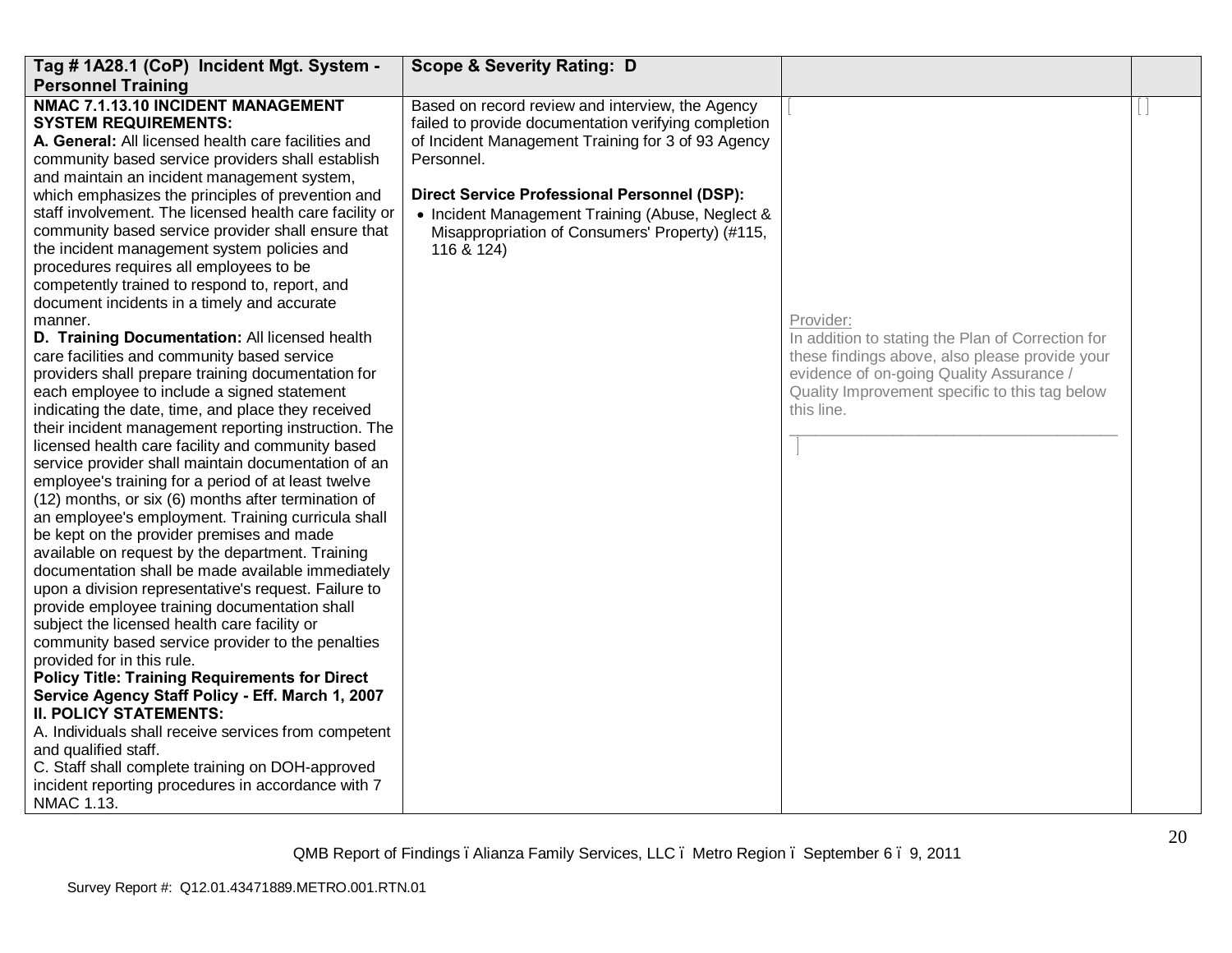| Tag # 1A32 & 6L14 (CoP) ISP                                                                                                                                                                                                                                                                                                                                                                                                                                                                                                                                                                                                                                                                                                                                                                                                                                                                                                                                                                                                                                                                                               | <b>Scope and Severity Rating: D</b>                                                                                                                                                                                                                                                                                                                                                                                                                                                                                                                 |                                                                                                                                                                                                                |  |
|---------------------------------------------------------------------------------------------------------------------------------------------------------------------------------------------------------------------------------------------------------------------------------------------------------------------------------------------------------------------------------------------------------------------------------------------------------------------------------------------------------------------------------------------------------------------------------------------------------------------------------------------------------------------------------------------------------------------------------------------------------------------------------------------------------------------------------------------------------------------------------------------------------------------------------------------------------------------------------------------------------------------------------------------------------------------------------------------------------------------------|-----------------------------------------------------------------------------------------------------------------------------------------------------------------------------------------------------------------------------------------------------------------------------------------------------------------------------------------------------------------------------------------------------------------------------------------------------------------------------------------------------------------------------------------------------|----------------------------------------------------------------------------------------------------------------------------------------------------------------------------------------------------------------|--|
| Implementation                                                                                                                                                                                                                                                                                                                                                                                                                                                                                                                                                                                                                                                                                                                                                                                                                                                                                                                                                                                                                                                                                                            |                                                                                                                                                                                                                                                                                                                                                                                                                                                                                                                                                     |                                                                                                                                                                                                                |  |
| NMAC 7.26.5.16.C and D Development of the<br>ISP. Implementation of the ISP. The ISP shall be<br>implemented according to the timelines determined<br>by the IDT and as specified in the ISP for each<br>stated desired outcomes and action plan.<br>The IDT shall review and discuss<br>C.<br>information and recommendations with the<br>individual, with the goal of supporting the individual<br>in attaining desired outcomes. The IDT develops an<br>ISP based upon the individual's personal vision<br>statement, strengths, needs, interests and<br>preferences. The ISP is a dynamic document,<br>revised periodically, as needed, and amended to<br>reflect progress towards personal goals and<br>achievements consistent with the individual's future<br>vision. This regulation is consistent with standards                                                                                                                                                                                                                                                                                                 | Based on record review, the Agency failed to<br>implement the ISP according to the timelines<br>determined by the IDT and as specified in the ISP<br>for each stated desired outcomes and action plan<br>for 1 of 19 individuals.<br>Per Individuals ISP the following was found with<br>regards to the implementation of ISP Outcomes:<br><b>Administrative Files Reviewed:</b><br><b>Family Living Data Collection/Data</b><br>Tracking/Progress with regards to ISP<br>Outcomes:<br>Individual #2<br>• %Wants to independently plan one outing a | Provider:<br>In addition to stating the Plan of Correction for<br>these findings above, also please provide your<br>evidence of on-going Quality Assurance /<br>Quality Improvement specific to this tag below |  |
| established for individual plan development as set<br>forth by the commission on the accreditation of<br>rehabilitation facilities (CARF) and/or other program<br>accreditation approved and adopted by the<br>developmental disabilities division and the<br>department of health. It is the policy of the<br>developmental disabilities division (DDD), that to the<br>extent permitted by funding, each individual receive<br>supports and services that will assist and encourage<br>independence and productivity in the community<br>and attempt to prevent regression or loss of current<br>capabilities. Services and supports include<br>specialized and/or generic services, training,<br>education and/or treatment as determined by the<br>IDT and documented in the ISP.<br>D. The intent is to provide choice and obtain<br>opportunities for individuals to live, work and play<br>with full participation in their communities. The<br>following principles provide direction and purpose in<br>planning for individuals with developmental<br>disabilities.<br>[05/03/94; 01/15/97; Recompiled 10/31/01] | week with her family and friends, + was not being<br>completed at the required frequency indicated in<br>the ISP for 6/2011 & 7/2011.                                                                                                                                                                                                                                                                                                                                                                                                               | this line.                                                                                                                                                                                                     |  |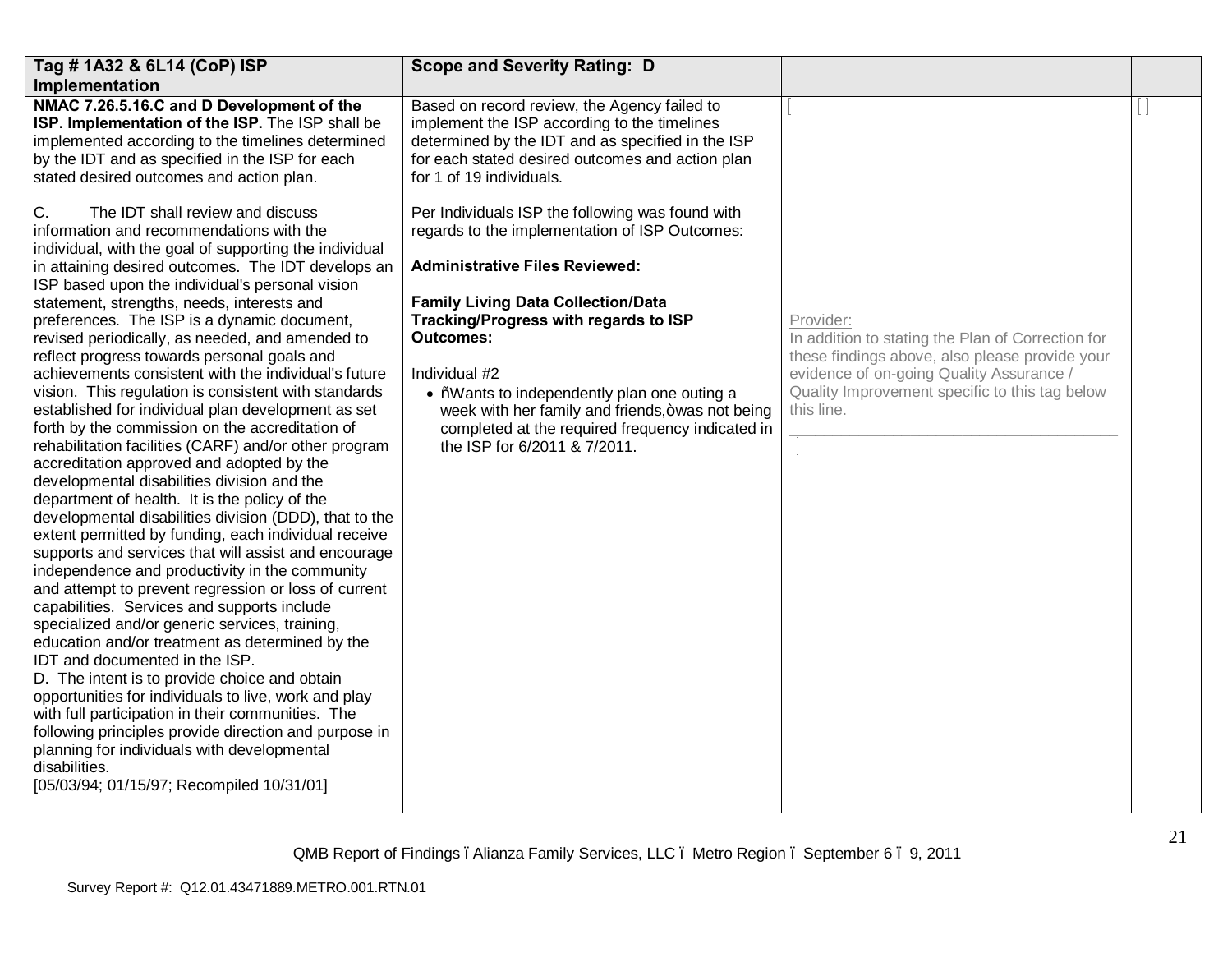| Tag # 6L13 (CoP) - CL Healthcare Reqts.                                                                                                                                                                                                                                                                                                                                                                                                                                                                                                                                                                                                                                                                                                                                                                                                                                                                                                                                                                                                                                                                                                                                                                                                                                                                                                                                                                                                                                                                                                                                                                                                                                                                                                                                                                                                                                                                                                                                                   | <b>Scope and Severity Rating: D</b>                                                                                                                                                                                                                                                                                                                                                                                                                                                        |                                                                                                                                                                                                                              |  |
|-------------------------------------------------------------------------------------------------------------------------------------------------------------------------------------------------------------------------------------------------------------------------------------------------------------------------------------------------------------------------------------------------------------------------------------------------------------------------------------------------------------------------------------------------------------------------------------------------------------------------------------------------------------------------------------------------------------------------------------------------------------------------------------------------------------------------------------------------------------------------------------------------------------------------------------------------------------------------------------------------------------------------------------------------------------------------------------------------------------------------------------------------------------------------------------------------------------------------------------------------------------------------------------------------------------------------------------------------------------------------------------------------------------------------------------------------------------------------------------------------------------------------------------------------------------------------------------------------------------------------------------------------------------------------------------------------------------------------------------------------------------------------------------------------------------------------------------------------------------------------------------------------------------------------------------------------------------------------------------------|--------------------------------------------------------------------------------------------------------------------------------------------------------------------------------------------------------------------------------------------------------------------------------------------------------------------------------------------------------------------------------------------------------------------------------------------------------------------------------------------|------------------------------------------------------------------------------------------------------------------------------------------------------------------------------------------------------------------------------|--|
| Developmental Disabilities (DD) Waiver Service<br>Standards effective 4/1/2007<br><b>CHAPTER 6. VI. GENERAL REQUIREMENTS</b><br><b>FOR COMMUNITY LIVING</b><br>G. Health Care Requirements for Community<br><b>Living Services.</b><br>(1) The Community Living Service providers shall<br>ensure completion of a HAT for each individual<br>receiving this service. The HAT shall be completed<br>2 weeks prior to the annual ISP meeting and<br>submitted to the Case Manager and all other IDT<br>Members. A revised HAT is required to also be<br>submitted whenever the individual is health status<br>changes significantly. For individuals who are newly<br>allocated to the DD Waiver program, the HAT may<br>be completed within 2 weeks following the initial ISP<br>meeting and submitted with any strategies and<br>support plans indicated in the ISP, or within 72<br>hours following admission into direct services, which<br>ever comes first.<br>(2) Each individual will have a Health Care<br>Coordinator, designated by the IDT. When the<br>individualos HAT score is 4, 5 or 6 the Health Care<br>Coordinator shall be an IDT member, other than the<br>individual. The Health Care Coordinator shall<br>oversee and monitor health care services for the<br>individual in accordance with these standards. In<br>circumstances where no IDT member voluntarily<br>accepts designation as the health care coordinator,<br>the community living provider shall assign a staff<br>member to this role.<br>(3) For each individual receiving Community Living<br>Services, the provider agency shall ensure and<br>document the following:<br>(a) Provision of health care oversight consistent<br>with these Standards as detailed in Chapter<br>One section III E: Healthcare Documentation<br>by Nurses For Community Living Services,<br>Community Inclusion Services and Private<br>Duty Nursing Services.<br>b) That each individual with a score of 4, 5, or 6 | Based on record review, the Agency failed to<br>provide documentation of annual physical<br>examinations and/or other examinations as<br>specified by a licensed physician for 1 of 16<br>individuals receiving Community Living Services.<br>The following was not found, incomplete and/or not<br>current:<br>• Abnormal Involuntary Movement Screening<br>and/or Tardive Dyskinesia Screenings<br>None found 10/4/2010 . 10/3/2011 for<br>$\circ$<br>Seroquel, Buspar & Divalproex (#3) | Provider:<br>In addition to stating the Plan of Correction for<br>these findings above, also please provide your<br>evidence of on-going Quality Assurance /<br>Quality Improvement specific to this tag below<br>this line. |  |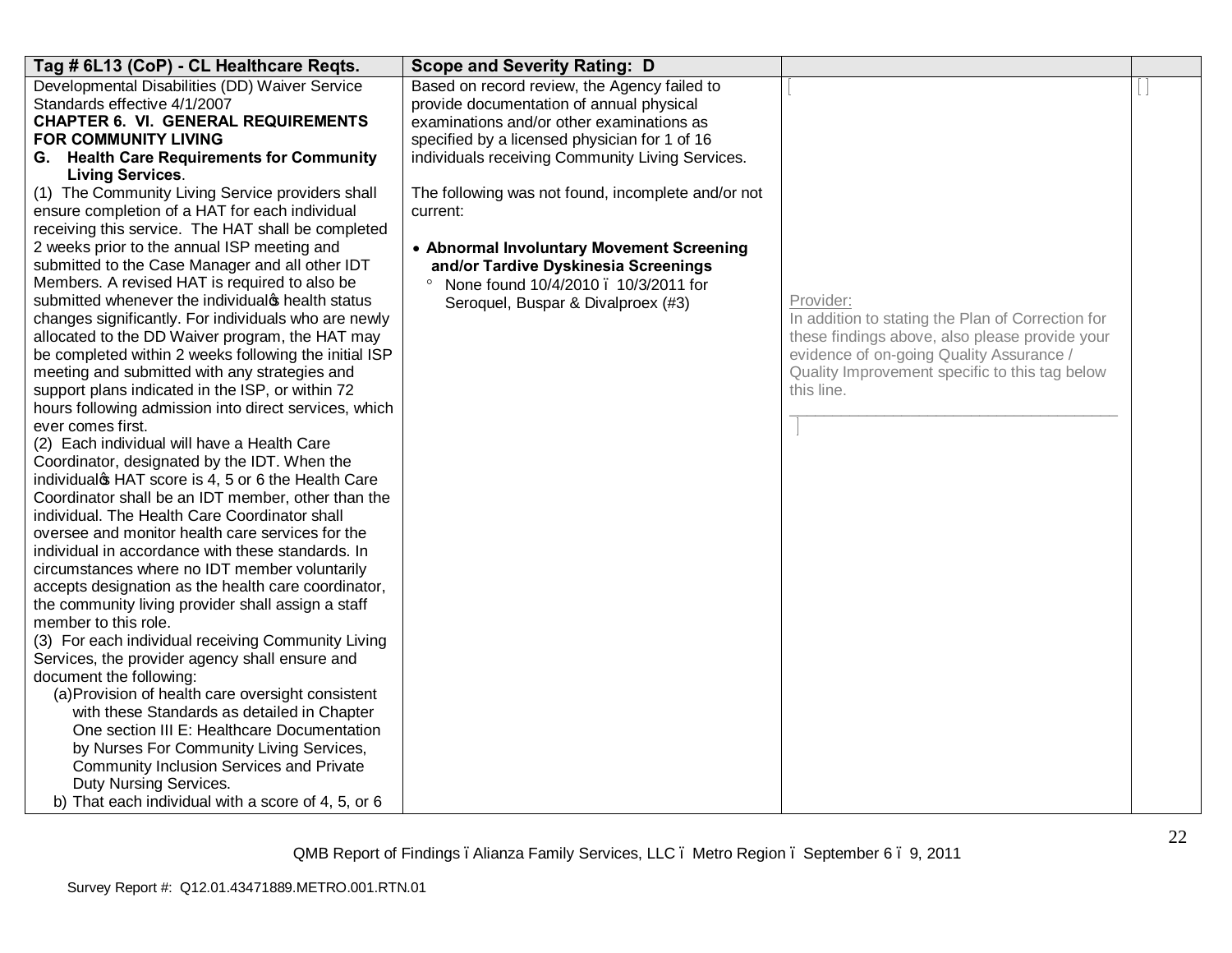| on the HAT, has a Health Care Plan<br>developed by a licensed nurse.<br>(c) That an individual with chronic condition(s)<br>with the potential to exacerbate into a life<br>threatening condition, has Crisis Prevention/<br>Intervention Plan(s) developed by a licensed<br>nurse or other appropriate professional for<br>each such condition.<br>(4) That an average of 3 hours of documented<br>nutritional counseling is available annually, if<br>recommended by the IDT.<br>(5) That the physical property and grounds are free<br>of hazards to the individual phealth and safety.<br>(6) In addition, for each individual receiving<br>Supported Living or Family Living Services, the<br>provider shall verify and document the following:<br>(a) The individual has a primary licensed<br>physician;<br>(b) The individual receives an annual physical<br>examination and other examinations as<br>specified by a licensed physician;<br>(c) The individual receives annual dental check-<br>ups and other check-ups as specified by a<br>licensed dentist;<br>(d) The individual receives eye examinations as<br>specified by a licensed optometrist or<br>ophthalmologist; and<br>(e)Agency activities that occur as follow-up to<br>medical appointments (e.g. treatment, visits to |  |  |
|---------------------------------------------------------------------------------------------------------------------------------------------------------------------------------------------------------------------------------------------------------------------------------------------------------------------------------------------------------------------------------------------------------------------------------------------------------------------------------------------------------------------------------------------------------------------------------------------------------------------------------------------------------------------------------------------------------------------------------------------------------------------------------------------------------------------------------------------------------------------------------------------------------------------------------------------------------------------------------------------------------------------------------------------------------------------------------------------------------------------------------------------------------------------------------------------------------------------------------------------------------------------------------------------------|--|--|
| specialists, changes in medication or daily<br>routine).                                                                                                                                                                                                                                                                                                                                                                                                                                                                                                                                                                                                                                                                                                                                                                                                                                                                                                                                                                                                                                                                                                                                                                                                                                          |  |  |
| NMAC 8.302.1.17 RECORD KEEPING AND<br><b>DOCUMENTATION REQUIREMENTS: A provider</b><br>must maintain all the records necessary to fully<br>disclose the nature, quality, amount and medical<br>necessity of services furnished to an eligible<br>recipient who is currently receiving or who has<br>received services in the past.                                                                                                                                                                                                                                                                                                                                                                                                                                                                                                                                                                                                                                                                                                                                                                                                                                                                                                                                                                |  |  |
| B. Documentation of test results: Results of tests                                                                                                                                                                                                                                                                                                                                                                                                                                                                                                                                                                                                                                                                                                                                                                                                                                                                                                                                                                                                                                                                                                                                                                                                                                                |  |  |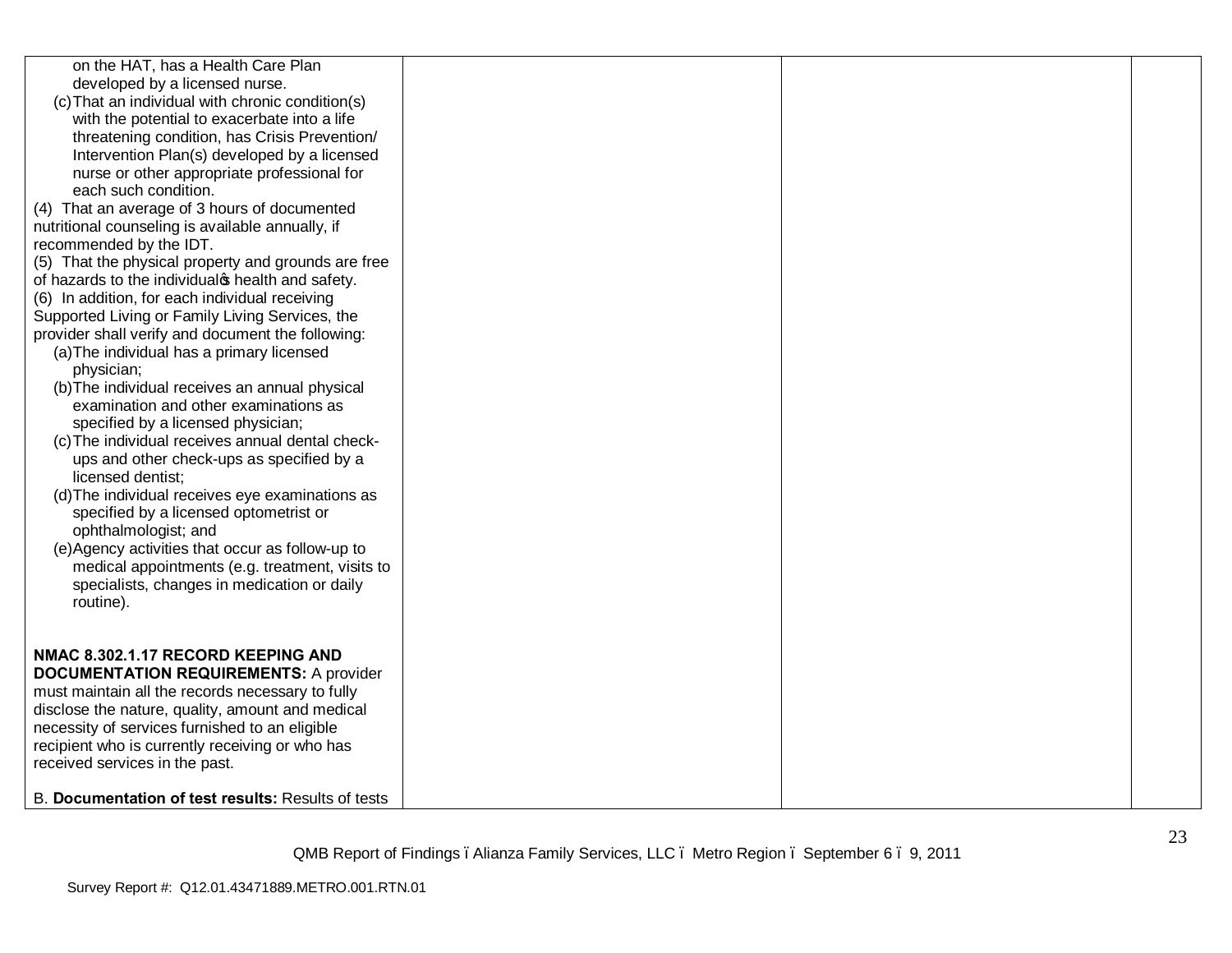| and services must be documented, which includes<br>results of laboratory and radiology procedures or<br>progress following therapy or treatment. |  |  |
|--------------------------------------------------------------------------------------------------------------------------------------------------|--|--|
|                                                                                                                                                  |  |  |
|                                                                                                                                                  |  |  |
|                                                                                                                                                  |  |  |
|                                                                                                                                                  |  |  |
|                                                                                                                                                  |  |  |
|                                                                                                                                                  |  |  |
|                                                                                                                                                  |  |  |
|                                                                                                                                                  |  |  |
|                                                                                                                                                  |  |  |
|                                                                                                                                                  |  |  |
|                                                                                                                                                  |  |  |
|                                                                                                                                                  |  |  |
|                                                                                                                                                  |  |  |
|                                                                                                                                                  |  |  |
|                                                                                                                                                  |  |  |
|                                                                                                                                                  |  |  |
|                                                                                                                                                  |  |  |
|                                                                                                                                                  |  |  |
|                                                                                                                                                  |  |  |
|                                                                                                                                                  |  |  |
|                                                                                                                                                  |  |  |
|                                                                                                                                                  |  |  |
|                                                                                                                                                  |  |  |
|                                                                                                                                                  |  |  |
|                                                                                                                                                  |  |  |
|                                                                                                                                                  |  |  |
|                                                                                                                                                  |  |  |
|                                                                                                                                                  |  |  |
|                                                                                                                                                  |  |  |
|                                                                                                                                                  |  |  |
|                                                                                                                                                  |  |  |
|                                                                                                                                                  |  |  |
|                                                                                                                                                  |  |  |
|                                                                                                                                                  |  |  |
|                                                                                                                                                  |  |  |
|                                                                                                                                                  |  |  |
|                                                                                                                                                  |  |  |
|                                                                                                                                                  |  |  |
|                                                                                                                                                  |  |  |
|                                                                                                                                                  |  |  |
|                                                                                                                                                  |  |  |
|                                                                                                                                                  |  |  |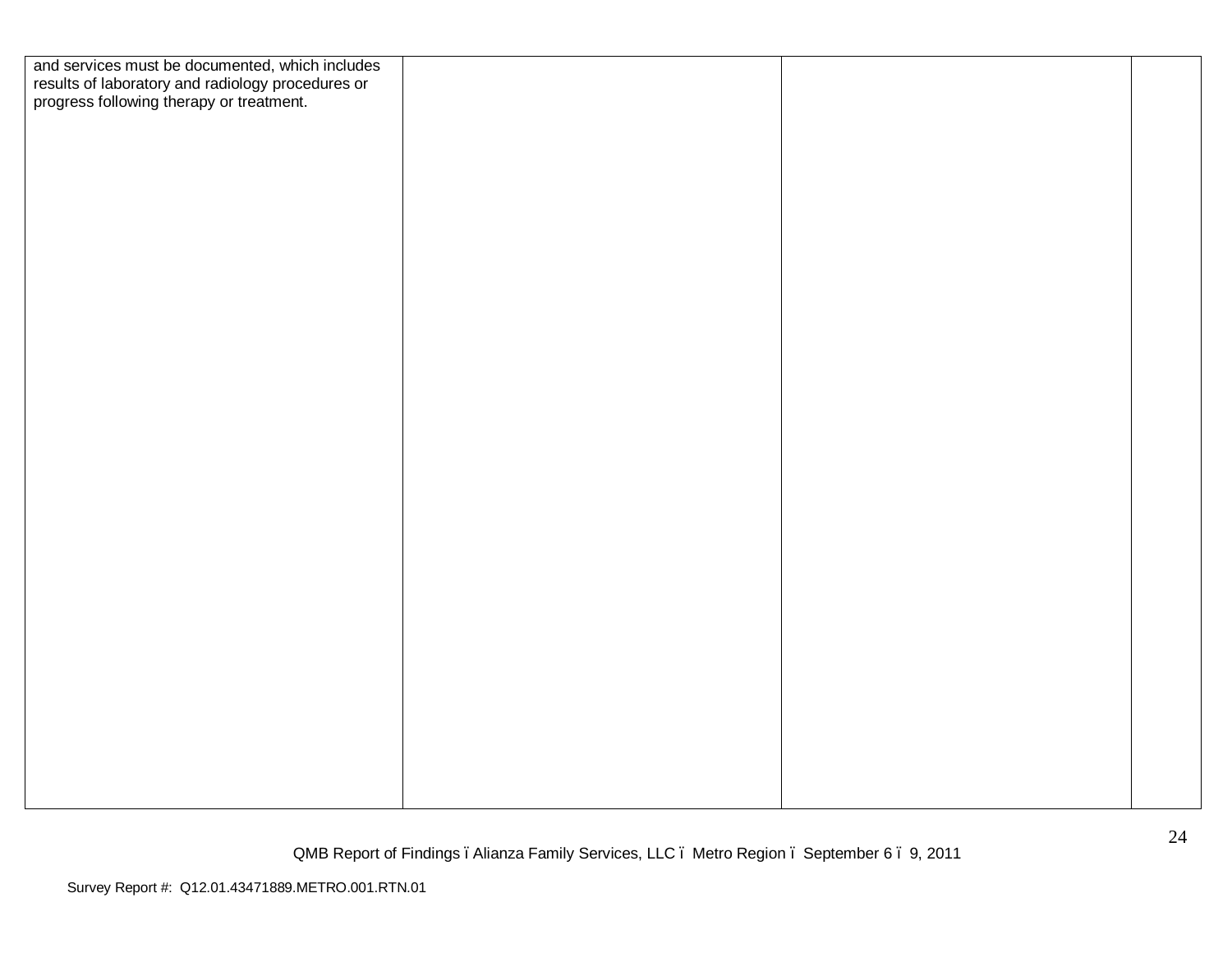| Tag # 6L14 Residential Case File                                                                                                                                                                                                                                                                                                                                                                                                                                                                                                                                                                                                                                                                                                                                                                                                                                                                                                                                                                                                                                                                                                                                                                                                                                                                                                                                                                                                                                                                                                                                                                                                                                                                                                                                                                                                        | <b>Scope and Severity Rating: E</b>                                                                                                                                                                                                                                                                                                                                                                                                                                                                                                  |                                                                                                                                                                                                                              |  |
|-----------------------------------------------------------------------------------------------------------------------------------------------------------------------------------------------------------------------------------------------------------------------------------------------------------------------------------------------------------------------------------------------------------------------------------------------------------------------------------------------------------------------------------------------------------------------------------------------------------------------------------------------------------------------------------------------------------------------------------------------------------------------------------------------------------------------------------------------------------------------------------------------------------------------------------------------------------------------------------------------------------------------------------------------------------------------------------------------------------------------------------------------------------------------------------------------------------------------------------------------------------------------------------------------------------------------------------------------------------------------------------------------------------------------------------------------------------------------------------------------------------------------------------------------------------------------------------------------------------------------------------------------------------------------------------------------------------------------------------------------------------------------------------------------------------------------------------------|--------------------------------------------------------------------------------------------------------------------------------------------------------------------------------------------------------------------------------------------------------------------------------------------------------------------------------------------------------------------------------------------------------------------------------------------------------------------------------------------------------------------------------------|------------------------------------------------------------------------------------------------------------------------------------------------------------------------------------------------------------------------------|--|
| Developmental Disabilities (DD) Waiver Service<br>Standards effective 4/1/2007<br><b>CHAPTER 6. VIII. COMMUNITY LIVING</b><br><b>SERVICE PROVIDER AGENCY REQUIREMENTS</b><br>A. Residence Case File: For individuals receiving<br>Supported Living or Family Living, the Agency shall<br>maintain in the individual thome a complete and<br>current confidential case file for each individual. For<br>individuals receiving Independent Living Services,<br>rather than maintaining this file at the individualop<br>home, the complete and current confidential case<br>file for each individual shall be maintained at the<br>agency of administrative site. Each file shall include<br>the following:<br>(1) Complete and current ISP and all supplemental<br>plans specific to the individual;<br>(2) Complete and current Health Assessment Tool;<br>(3) Current emergency contact information, which<br>includes the individualos address, telephone<br>number, names and telephone numbers of<br>residential Community Living Support providers,<br>relatives, or guardian or conservator, primary care<br>physician's name(s) and telephone number(s),<br>pharmacy name, address and telephone number<br>and dentist name, address and telephone number,<br>and health plan;<br>(4) Up-to-date progress notes, signed and dated by<br>the person making the note for at least the past<br>month (older notes may be transferred to the<br>agency office);<br>(5) Data collected to document ISP Action Plan<br>implementation<br>(6) Progress notes written by direct care staff and<br>by nurses regarding individual health status and<br>physical conditions including action taken in<br>response to identified changes in condition for at<br>least the past month;<br>(7) Physicianos or qualified health care providers | Based on record review, the Agency failed to<br>maintain a complete and confidential case file in the<br>residence for 3 of 16 Individuals receiving Family<br><b>Living Services</b><br>The following was not found, incomplete and/or not<br>current:<br>• Current Emergency & Personal Identification<br>Information<br><sup>o</sup> Did not contain Pharmacy information (#4)<br>• Positive Behavioral Plan (#3)<br>• Speech Therapy Plan (#3)<br>• Crisis Plan<br><sup>o</sup> Hypertension (#10)<br><sup>o</sup> Seizures (#4) | Provider:<br>In addition to stating the Plan of Correction for<br>these findings above, also please provide your<br>evidence of on-going Quality Assurance /<br>Quality Improvement specific to this tag below<br>this line. |  |
| written orders;<br>(8) Progress notes documenting implementation of                                                                                                                                                                                                                                                                                                                                                                                                                                                                                                                                                                                                                                                                                                                                                                                                                                                                                                                                                                                                                                                                                                                                                                                                                                                                                                                                                                                                                                                                                                                                                                                                                                                                                                                                                                     |                                                                                                                                                                                                                                                                                                                                                                                                                                                                                                                                      |                                                                                                                                                                                                                              |  |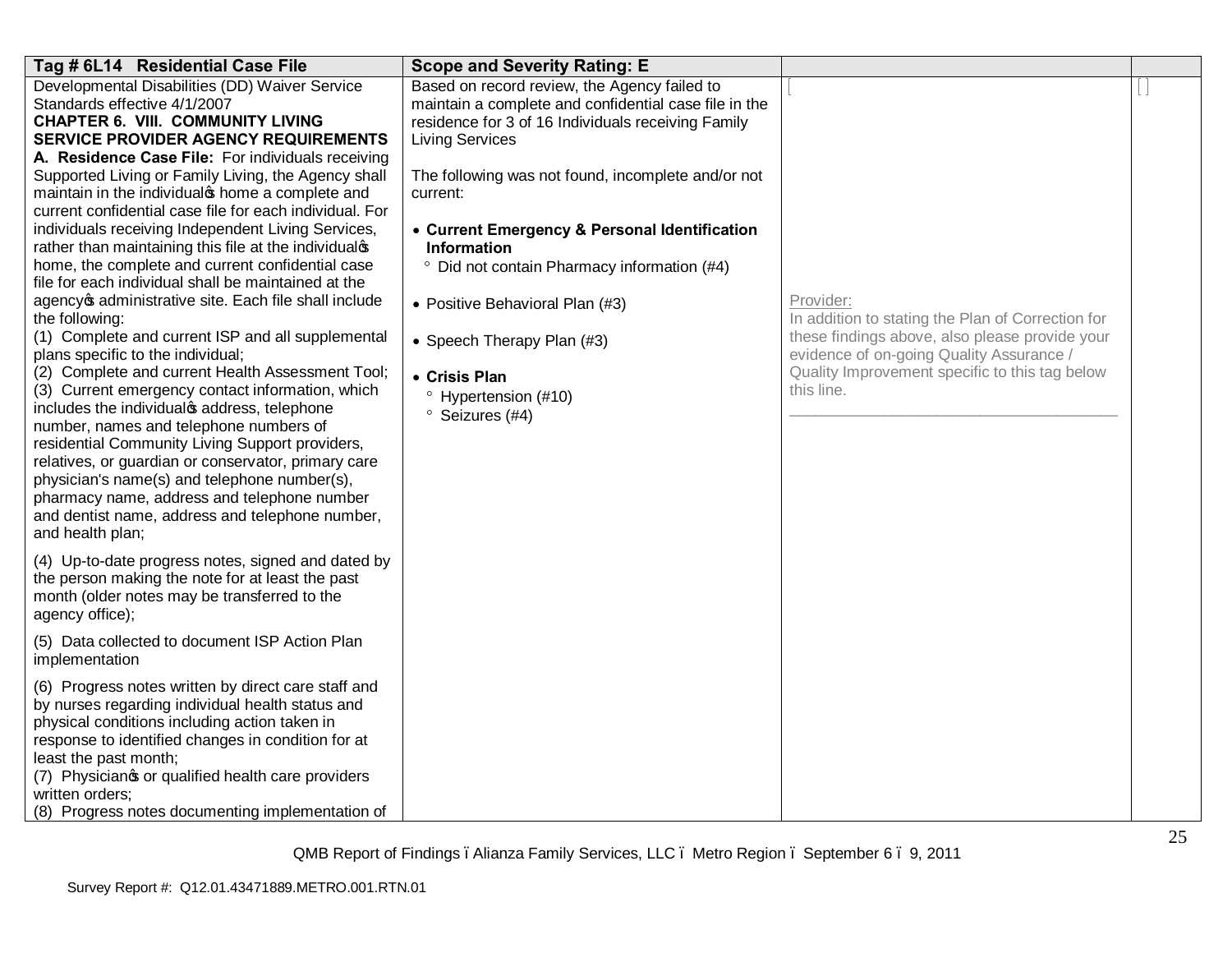| a physicianos or qualified health care provideros         |  |  |
|-----------------------------------------------------------|--|--|
| order(s);                                                 |  |  |
| (9) Medication Administration Record (MAR) for the        |  |  |
| past three (3) months which includes:                     |  |  |
| (a) The name of the individual;                           |  |  |
| (b) A transcription of the healthcare practitioners       |  |  |
| prescription including the brand and generic              |  |  |
| name of the medication;                                   |  |  |
| Diagnosis for which the medication is<br>(C)              |  |  |
| prescribed;                                               |  |  |
| (d) Dosage, frequency and method/route of                 |  |  |
| delivery;                                                 |  |  |
| (e) Times and dates of delivery;                          |  |  |
| Initials of person administering or assisting with<br>(f) |  |  |
| medication; and                                           |  |  |
| (g) An explanation of any medication irregularity,        |  |  |
| allergic reaction or adverse effect.                      |  |  |
| (h) For PRN medication an explanation for the use         |  |  |
| of the PRN must include:                                  |  |  |
| (i) Observable signs/symptoms or                          |  |  |
| circumstances in which the medication is to               |  |  |
| be used, and                                              |  |  |
| (ii) Documentation of the effectiveness/result            |  |  |
| of the PRN delivered.                                     |  |  |
| A MAR is not required for individuals<br>(i)              |  |  |
| participating in Independent Living Services              |  |  |
| who self-administer their own medication.                 |  |  |
| However, when medication administration is                |  |  |
| provided as part of the Independent Living                |  |  |
| Service a MAR must be maintained at the                   |  |  |
| individual thome and an updated copy must                 |  |  |
| be placed in the agency file on a weekly basis.           |  |  |
| (10) Record of visits to healthcare practitioners         |  |  |
| including any treatment provided at the visit and a       |  |  |
| record of all diagnostic testing for the current ISP      |  |  |
| year; and                                                 |  |  |
| (11) Medical History to include: demographic data,        |  |  |
| current and past medical diagnoses including the          |  |  |
| cause (if known) of the developmental disability and      |  |  |
| any psychiatric diagnosis, allergies (food,               |  |  |
| environmental, medications), status of routine adult      |  |  |
| health care screenings, immunizations, hospital           |  |  |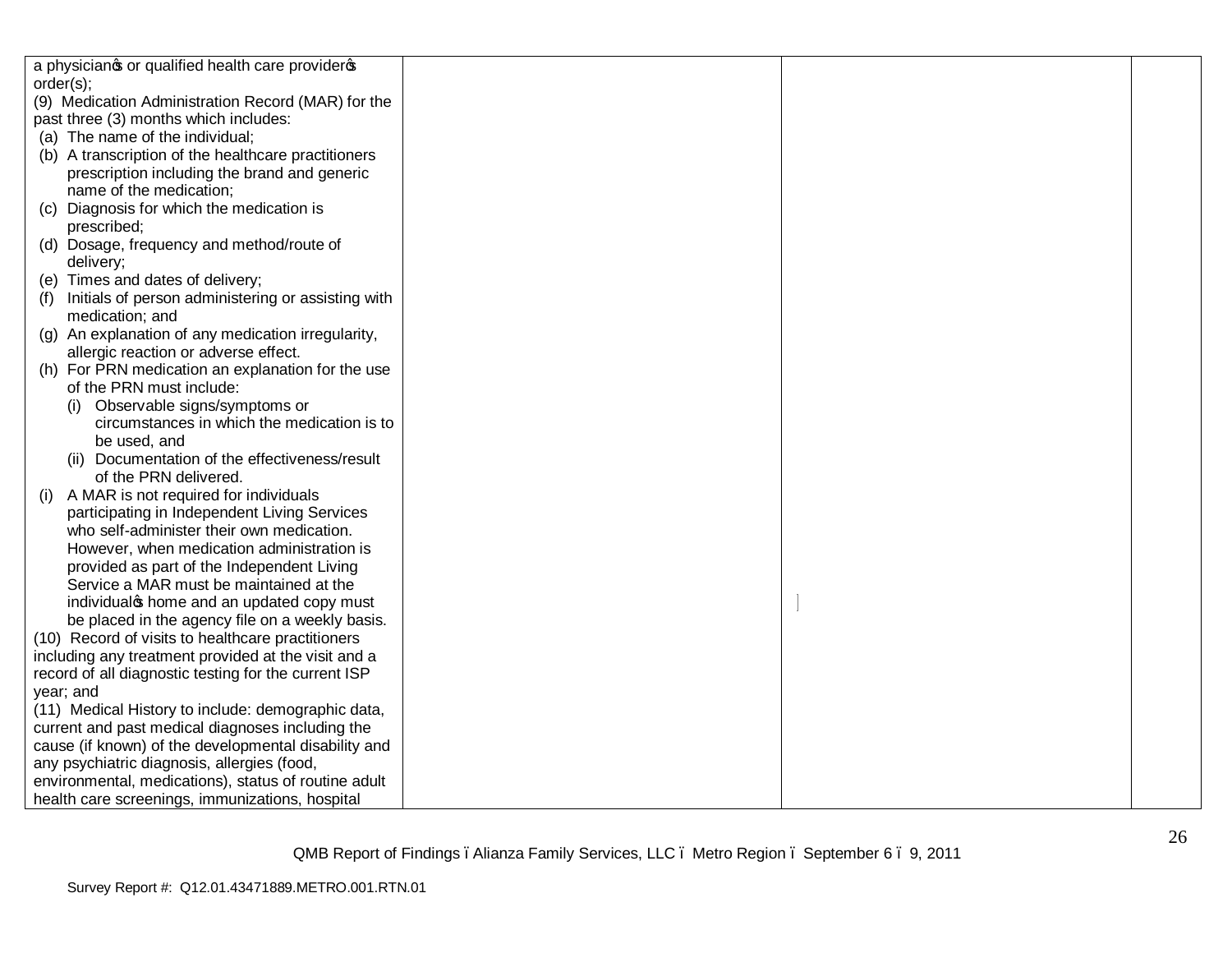| discharge summaries for past twelve (12) months,<br>past medical history including hospitalizations,<br>surgeries, injuries, family history and current<br>physical exam. |  |  |
|---------------------------------------------------------------------------------------------------------------------------------------------------------------------------|--|--|
|                                                                                                                                                                           |  |  |
|                                                                                                                                                                           |  |  |
|                                                                                                                                                                           |  |  |
|                                                                                                                                                                           |  |  |
|                                                                                                                                                                           |  |  |
|                                                                                                                                                                           |  |  |
|                                                                                                                                                                           |  |  |
|                                                                                                                                                                           |  |  |
|                                                                                                                                                                           |  |  |
|                                                                                                                                                                           |  |  |
|                                                                                                                                                                           |  |  |
|                                                                                                                                                                           |  |  |
|                                                                                                                                                                           |  |  |
|                                                                                                                                                                           |  |  |
|                                                                                                                                                                           |  |  |
|                                                                                                                                                                           |  |  |
|                                                                                                                                                                           |  |  |
|                                                                                                                                                                           |  |  |
|                                                                                                                                                                           |  |  |
|                                                                                                                                                                           |  |  |
|                                                                                                                                                                           |  |  |
|                                                                                                                                                                           |  |  |
|                                                                                                                                                                           |  |  |
|                                                                                                                                                                           |  |  |
|                                                                                                                                                                           |  |  |
|                                                                                                                                                                           |  |  |
|                                                                                                                                                                           |  |  |
|                                                                                                                                                                           |  |  |
|                                                                                                                                                                           |  |  |
|                                                                                                                                                                           |  |  |
|                                                                                                                                                                           |  |  |
|                                                                                                                                                                           |  |  |
|                                                                                                                                                                           |  |  |
|                                                                                                                                                                           |  |  |
|                                                                                                                                                                           |  |  |
|                                                                                                                                                                           |  |  |
|                                                                                                                                                                           |  |  |
|                                                                                                                                                                           |  |  |
|                                                                                                                                                                           |  |  |
|                                                                                                                                                                           |  |  |
|                                                                                                                                                                           |  |  |
|                                                                                                                                                                           |  |  |
|                                                                                                                                                                           |  |  |
|                                                                                                                                                                           |  |  |
|                                                                                                                                                                           |  |  |
|                                                                                                                                                                           |  |  |
|                                                                                                                                                                           |  |  |
|                                                                                                                                                                           |  |  |
|                                                                                                                                                                           |  |  |
|                                                                                                                                                                           |  |  |
|                                                                                                                                                                           |  |  |
|                                                                                                                                                                           |  |  |
|                                                                                                                                                                           |  |  |
|                                                                                                                                                                           |  |  |
|                                                                                                                                                                           |  |  |
|                                                                                                                                                                           |  |  |
|                                                                                                                                                                           |  |  |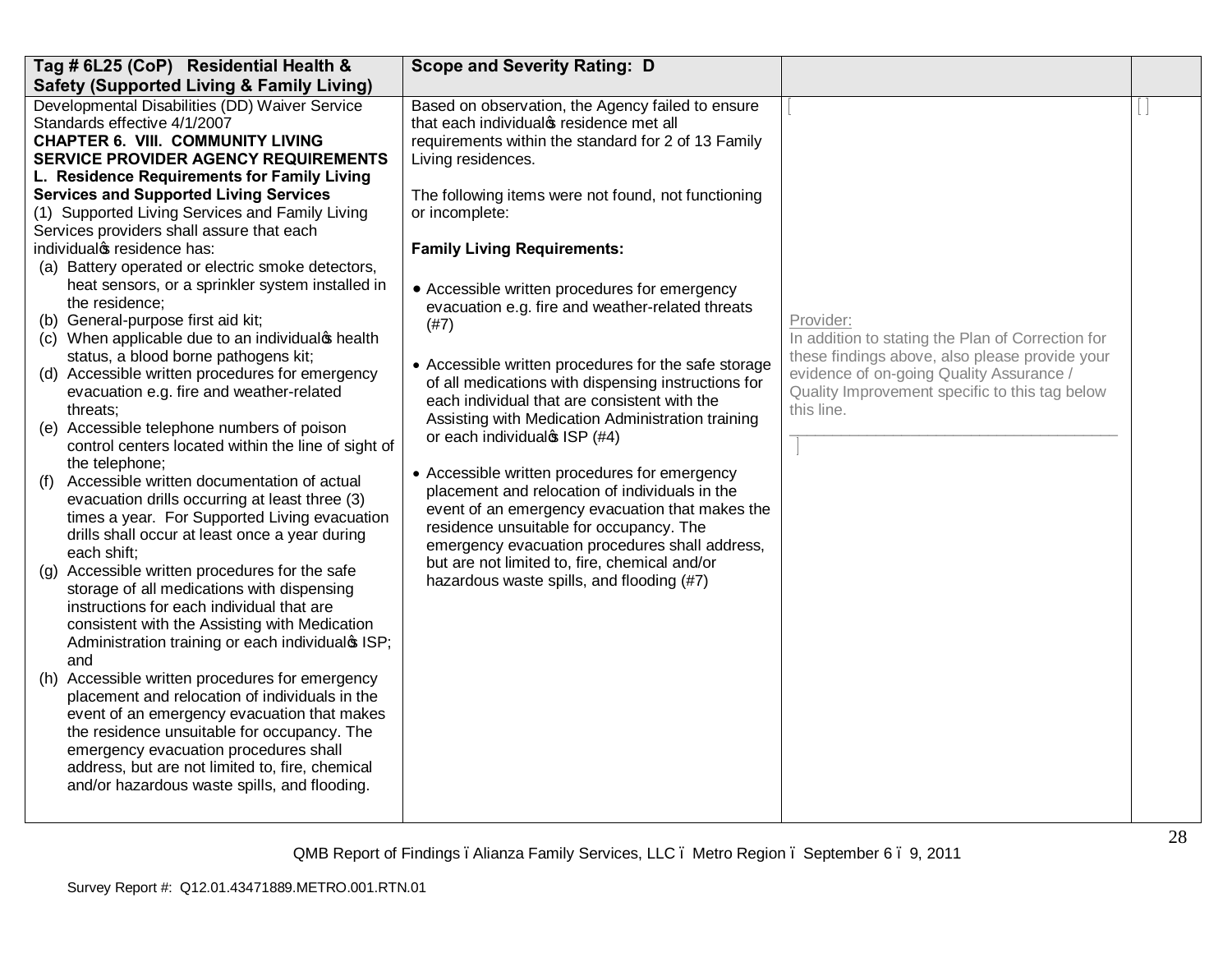| Tag # 6L27 FL Reimbursement                                                                                                                                                                                                                                                                                                                                                                                                                                                                                                                                                                                                                                                                                                                                                                                                                                                                                                                                                                                                     | <b>Scope and Severity Rating: A</b>                                                                                                                                                                                                                                                       |                                                                                                                                                                                                                              |  |
|---------------------------------------------------------------------------------------------------------------------------------------------------------------------------------------------------------------------------------------------------------------------------------------------------------------------------------------------------------------------------------------------------------------------------------------------------------------------------------------------------------------------------------------------------------------------------------------------------------------------------------------------------------------------------------------------------------------------------------------------------------------------------------------------------------------------------------------------------------------------------------------------------------------------------------------------------------------------------------------------------------------------------------|-------------------------------------------------------------------------------------------------------------------------------------------------------------------------------------------------------------------------------------------------------------------------------------------|------------------------------------------------------------------------------------------------------------------------------------------------------------------------------------------------------------------------------|--|
| Developmental Disabilities (DD) Waiver Service<br>Standards effective 4/1/2007<br><b>CHAPTER 1 III. PROVIDER AGENCY</b><br>DOCUMENTATION OF SERVICE DELIVERY AND<br><b>LOCATION</b>                                                                                                                                                                                                                                                                                                                                                                                                                                                                                                                                                                                                                                                                                                                                                                                                                                             | Based on record review, the Agency failed to<br>provide written or electronic documentation as<br>evidence for each unit billed for Family Living<br>Services for 1 of 16 individuals.                                                                                                    |                                                                                                                                                                                                                              |  |
| General: All Provider Agencies shall maintain<br>А.<br>all records necessary to fully disclose the<br>service, quality, quantity and clinical necessity<br>furnished to individuals who are currently<br>receiving services. The Provider Agency<br>records shall be sufficiently detailed to<br>substantiate the date, time, individual name,<br>servicing Provider Agency, level of services,<br>and length of a session of service billed.<br><b>Billable Units:</b> The documentation of the<br>В.<br>billable time spent with an individual shall be<br>kept on the written or electronic record that is<br>prepared prior to a request for reimbursement<br>from the HSD. For each unit billed, the record<br>shall contain the following:<br>Date, start and end time of each service<br>(1)<br>encounter or other billable service interval;<br>A description of what occurred during the<br>(2)<br>encounter or service interval; and<br>The signature or authenticated name of staff<br>(3)<br>providing the service. | Individual #7<br><b>June 2011</b><br>• The Agency billed 5 units of Family Living from<br>6/26/2011 through 6/30/2011. Documentation<br>did not contain a description of what occurred<br>during the encounter or service interval on 6/26,<br>27, 28, 29 & 30 to justify 5 units billed. | Provider:<br>In addition to stating the Plan of Correction for<br>these findings above, also please provide your<br>evidence of on-going Quality Assurance /<br>Quality Improvement specific to this tag below<br>this line. |  |
| MAD-MR: 03-59 Eff 1/1/2004<br>8.314.1 BI RECORD KEEPING AND<br><b>DOCUMENTATION REQUIREMENTS:</b><br>Providers must maintain all records necessary to<br>fully disclose the extent of the services provided to<br>the Medicaid recipient. Services that have been<br>billed to Medicaid, but are not substantiated in a<br>treatment plan and/or patient records for the<br>recipient are subject to recoupment.<br>Developmental Disabilities (DD) Waiver Service<br>Standards effective 4/1/2007<br><b>CHAPTER 6. IX. REIMBURSEMENT FOR</b><br><b>COMMUNITY LIVING SERVICES</b>                                                                                                                                                                                                                                                                                                                                                                                                                                               |                                                                                                                                                                                                                                                                                           |                                                                                                                                                                                                                              |  |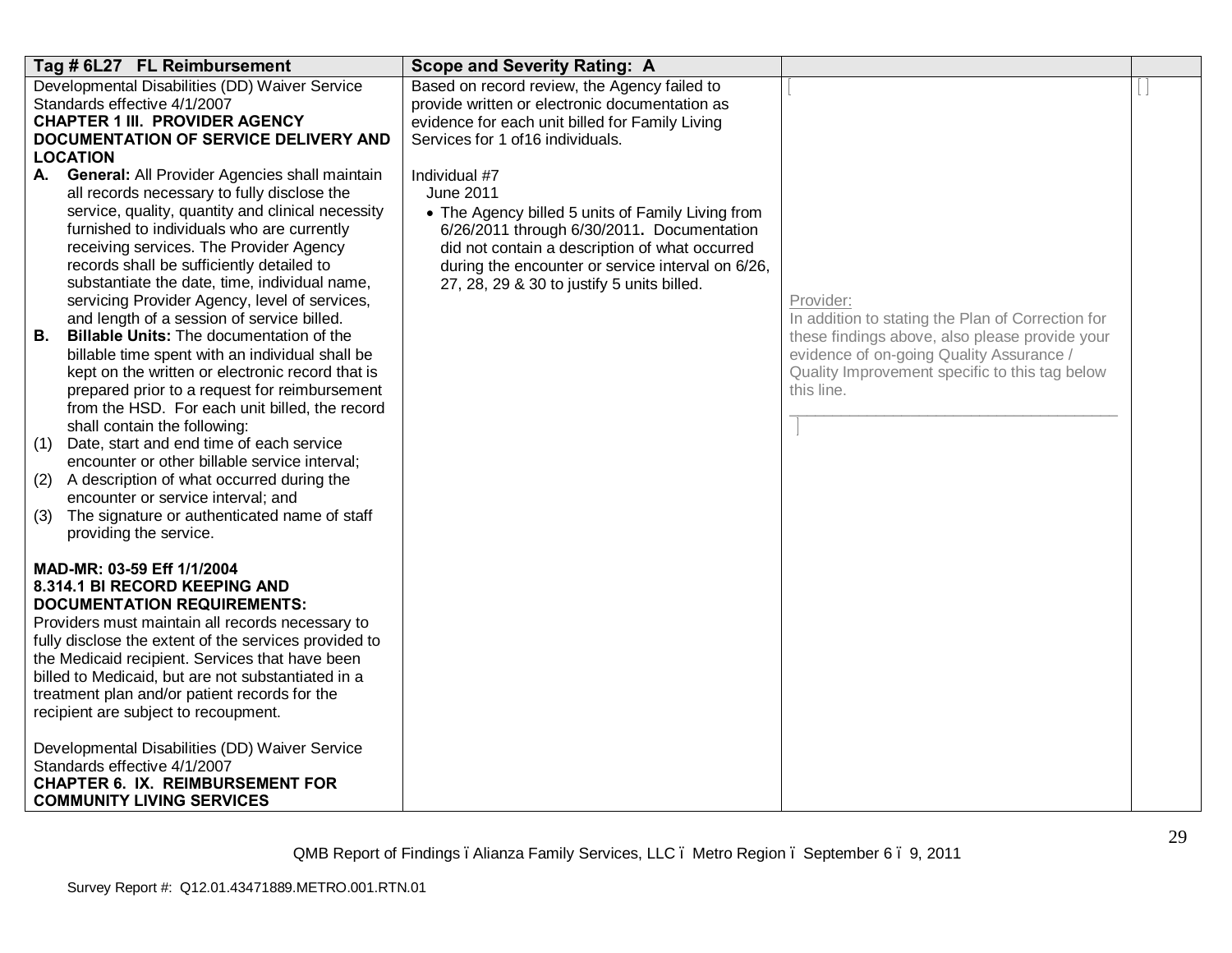| B. Reimbursement for Family Living Services<br>(1) Billable Unit: The billable unit for Family Living<br>Services is a daily rate for each individual in the<br>residence. A maximum of 340 days (billable<br>units) are allowed per ISP year.                                                                                                                                                                                                                                                                                                                                                                                                   |  |  |
|--------------------------------------------------------------------------------------------------------------------------------------------------------------------------------------------------------------------------------------------------------------------------------------------------------------------------------------------------------------------------------------------------------------------------------------------------------------------------------------------------------------------------------------------------------------------------------------------------------------------------------------------------|--|--|
| (2) Billable Activities shall include:<br>(a) Direct support provided to an individual in the<br>residence any portion of the day;<br>(b) Direct support provided to an individual by<br>the Family Living Services direct support or<br>substitute care provider away from the<br>residence (e.g., in the community); and<br>(c) Any other activities provided in accordance<br>with the Scope of Services.                                                                                                                                                                                                                                     |  |  |
| (3) Non-Billable Activities shall include:<br>(a) The Family Living Services Provider Agency<br>may not bill the for room and board;<br>(b) Personal care, nutritional counseling and<br>nursing supports may not be billed as<br>separate services for an individual receiving<br>Family Living Services; and<br>(c) Family Living services may not be billed for<br>the same time period as Respite.<br>(d) The Family Living Services Provider Agency<br>may not bill on days when an individual is<br>hospitalized or in an institutional care setting.<br>For this purpose a day is counted from one<br>midnight to the following midnight. |  |  |
| Developmental Disabilities (DD) Waiver Service<br>Standards effective 4/1/2007 - Chapter 6 -<br><b>COMMUNITY LIVING SERVICES</b><br>III. REQUIREMENTS UNIQUE TO FAMILY LIVING<br><b>SERVICES</b>                                                                                                                                                                                                                                                                                                                                                                                                                                                 |  |  |
| C. Service Limitations. Family Living Services<br>cannot be provided in conjunction with any other<br><b>Community Living Service, Personal Support</b><br>Service, Private Duty Nursing, or Nutritional<br>Counseling. In addition, Family Living may not be<br>delivered during the same time as respite; therefore,                                                                                                                                                                                                                                                                                                                           |  |  |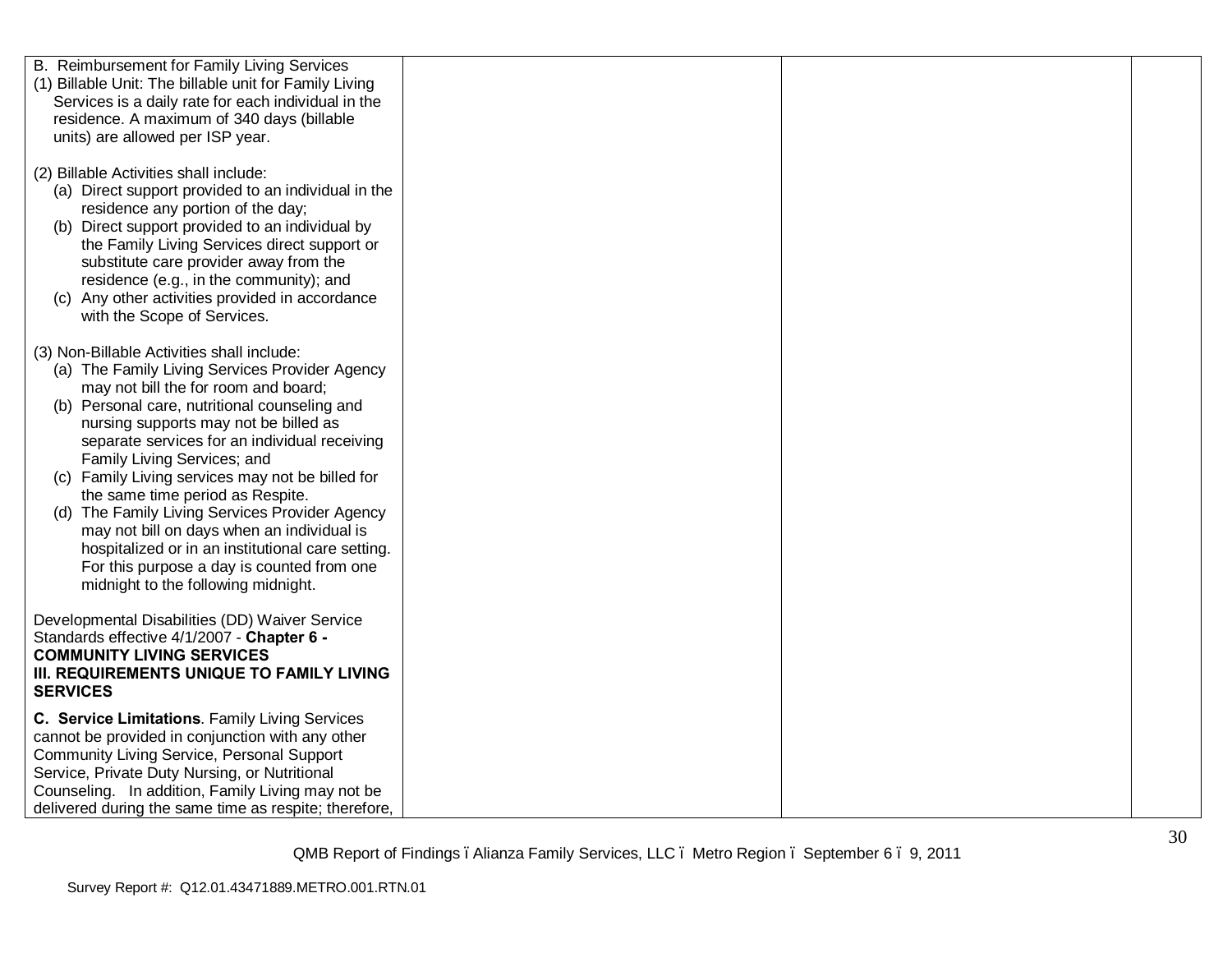| a specified deduction to the daily rate for Family<br>Living shall be made for each unit of respite<br>received.                        |                                                                                                                                                                |  |  |  |    |
|-----------------------------------------------------------------------------------------------------------------------------------------|----------------------------------------------------------------------------------------------------------------------------------------------------------------|--|--|--|----|
| Developmental Disabilities (DD) Waiver Service<br>Standards effective 4/1/2007 - DEFINITIONS<br>of the direct service provider.         | <b>SUBSTITUTE CARE</b> means the provision of family<br>living services by an agency staff or subcontractor<br>during a planned/scheduled or emergency absence |  |  |  |    |
| <b>RESPITE</b> means a support service to allow the<br>responsibilities while maintaining adequate<br>absence of the primary caregiver. | primary caregiver to take a break from care giving<br>supervision and support to the individual during the                                                     |  |  |  |    |
|                                                                                                                                         |                                                                                                                                                                |  |  |  |    |
|                                                                                                                                         |                                                                                                                                                                |  |  |  |    |
|                                                                                                                                         |                                                                                                                                                                |  |  |  |    |
| Date:                                                                                                                                   | January 19, 2012                                                                                                                                               |  |  |  |    |
| To:                                                                                                                                     | Ms. Debby Kenny, Managing Member<br>Ms. Susan Shultz, Managing Member<br>Mr. Tim Shultz, Managing Member                                                       |  |  |  |    |
| Provider:<br>Address:<br>State/Zip:                                                                                                     | Alianza Family Services, LLC<br>PO Box 44774<br>Albuquerque, New Mexico 87174                                                                                  |  |  |  |    |
| Region:<br>Survey Date:                                                                                                                 | Metro<br>September 6 - 9, 2011                                                                                                                                 |  |  |  |    |
|                                                                                                                                         |                                                                                                                                                                |  |  |  | 31 |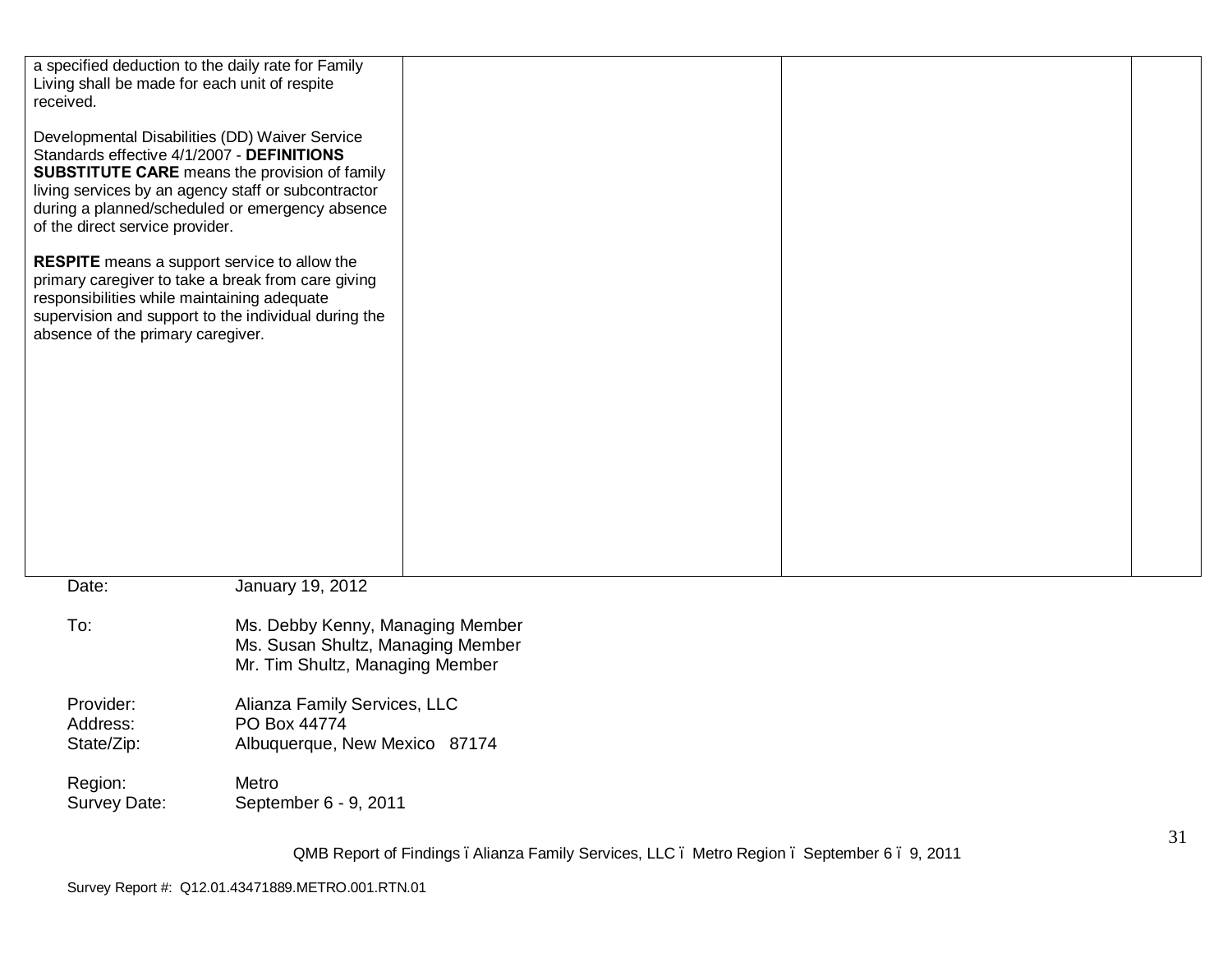Program Surveyed: Developmental Disabilities Waiver Services Surveyed: Community Living (Family Living) & Community Inclusion (Adult Habilitation & Community Access) Survey Type: Routine

Dear Ms. Kenny, Ms. Shultz and Mr. Shultz:

The Division of Health Improvement Quality Management Bureau received, reviewed and approved the documents you submitted for your Plan of Correction.

# **The Plan of Correction process is now complete.**

To maintain ongoing compliance with Standards and regulations, continue to use the Quality Improvement/Quality Assurance processes described in your Plan of Correction, including:

- · Agency QA specialist to conduct random audits of files maintained by agency service coordinators. Audits will be done throughout the year such that 100% of client files are audited for completeness and accuracy.
- · Nursing staff conduct quarterly reviews of client medical files to check for completeness, correctness, and accuracy of provider documentation.
- · Provider trainings are tracked in a spreadsheet kept by the AFS office manager.
- · AFS service coordinators are already responsible for maintaining and auditing files for the individuals in their caseload on a monthly basis.
- · AFS currently uses a home visit checklist for use by service coordinators to assure that all significant events are reported and captured. We will expand this checklist to include audits of provider residences for the availability of equipment related to fire safety, first aid, safety procedures, and other required documentation. These reviews will be conducted with quarterly home safety checks. These changes will be in effect by December 1, 2011.
- · Progress notes and justification for billing by Family Living providers are subject to the same QA processes already noted, and will be included as part of the regular audits by the new QA specialist. Billing justification documentation for other providers is audited by the AFS office manager.

Consistent implementation of your QA/QI processes will enable you to identify and promptly respond to problems, enhance your service delivery, and result in fewer Deficiencies in future QMB surveys.

Thank you for your cooperation with the Plan of Correction process, and for the work you and your team perform.

Sincerely,

geory Cenalet